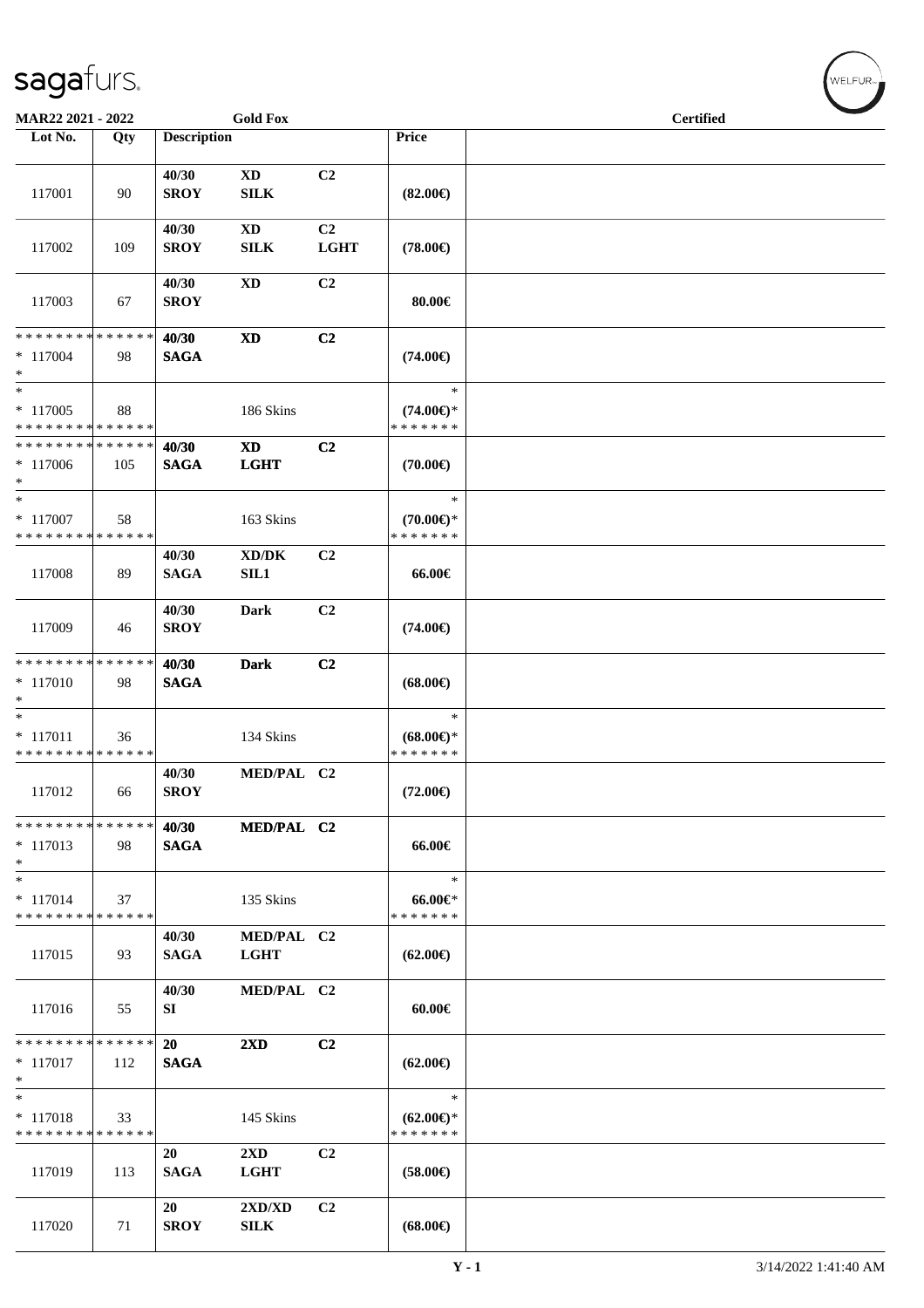| <b>Gold Fox</b><br>MAR22 2021 - 2022     |     |                    |             |                |                                      | <b>Certified</b> |  |
|------------------------------------------|-----|--------------------|-------------|----------------|--------------------------------------|------------------|--|
| Lot No.                                  | Qty | <b>Description</b> |             |                | Price                                |                  |  |
|                                          |     |                    |             |                |                                      |                  |  |
|                                          |     | 20                 | 2XD/XD      | C <sub>2</sub> |                                      |                  |  |
| 117021                                   | 83  | <b>SROY</b>        |             |                | $(66.00\epsilon)$                    |                  |  |
|                                          |     |                    |             |                |                                      |                  |  |
| * * * * * * * * * * * * * *              |     | 20                 | 2XD/XD      | C <sub>2</sub> |                                      |                  |  |
| * 117022                                 | 112 | <b>SROY</b>        | <b>LGHT</b> |                | $(62.00\epsilon)$                    |                  |  |
| $*$                                      |     |                    |             |                |                                      |                  |  |
| $*$                                      |     |                    |             |                | $\ast$                               |                  |  |
|                                          |     |                    |             |                |                                      |                  |  |
| $*117023$<br>* * * * * * * * * * * * * * | 27  |                    | 139 Skins   |                | $(62.00\epsilon)$ *<br>* * * * * * * |                  |  |
|                                          |     |                    |             |                |                                      |                  |  |
|                                          |     | 20                 | 2XD/XD      | C <sub>2</sub> |                                      |                  |  |
| 117024                                   | 73  | <b>SAGA</b>        | <b>SIL1</b> |                | $(54.00\epsilon)$                    |                  |  |
| * * * * * * * * * * * * * * *            |     |                    |             |                |                                      |                  |  |
|                                          |     | 20                 | <b>XD</b>   | C <sub>2</sub> |                                      |                  |  |
| $*$ 117025                               | 112 | <b>SAGA</b>        |             |                | $(56.00\epsilon)$                    |                  |  |
| $*$                                      |     |                    |             |                |                                      |                  |  |
| $*$                                      |     |                    |             |                | $\ast$                               |                  |  |
| $*117026$                                | 105 |                    | 2           |                | $(56.00ε)$ *                         |                  |  |
| $*$                                      |     |                    |             |                | $\ast$                               |                  |  |
| $\overline{\ }$                          |     |                    |             |                | $\ast$                               |                  |  |
| $*117027$                                | 27  |                    | 244 Skins   |                | $(56.00\epsilon)$ *                  |                  |  |
| * * * * * * * * * * * * * *              |     |                    |             |                | * * * * * * *                        |                  |  |
| * * * * * * * * * * * * * * *            |     | 20                 | <b>XD</b>   | C <sub>2</sub> |                                      |                  |  |
| * 117028                                 | 119 | <b>SAGA</b>        | <b>LGHT</b> |                | $(52.00\epsilon)$                    |                  |  |
| $*$                                      |     |                    |             |                |                                      |                  |  |
| $\overline{\ast}$                        |     |                    |             |                | $\ast$                               |                  |  |
| * 117029                                 | 33  |                    | 152 Skins   |                | $(52.00\epsilon)$ *                  |                  |  |
| * * * * * * * * * * * * * *              |     |                    |             |                | * * * * * * *                        |                  |  |
|                                          |     | 20                 | <b>Dark</b> | C <sub>2</sub> |                                      |                  |  |
| 117030                                   | 39  | <b>SROY</b>        | <b>LGHT</b> |                | $(56.00\epsilon)$                    |                  |  |
|                                          |     |                    |             |                |                                      |                  |  |
| * * * * * * * * * * * * * *              |     | 20                 | <b>Dark</b> | C <sub>2</sub> |                                      |                  |  |
| $* 117031$                               | 112 | <b>SAGA</b>        |             |                | $(54.00\epsilon)$                    |                  |  |
| $*$                                      |     |                    |             |                |                                      |                  |  |
| $*$                                      |     |                    |             |                | $\ast$                               |                  |  |
| $* 117032$                               | 51  |                    | 163 Skins   |                | $(54.00ε)$ *                         |                  |  |
| * * * * * * * * * * * * * *              |     |                    |             |                | * * * * * * *                        |                  |  |
|                                          |     | 20                 | <b>Dark</b> | C <sub>2</sub> |                                      |                  |  |
| 117033                                   | 116 | <b>SAGA</b>        | <b>LGHT</b> |                | (50.00)                              |                  |  |
|                                          |     |                    |             |                |                                      |                  |  |
|                                          |     | 20                 | <b>MED</b>  | C2             |                                      |                  |  |
| 117034                                   | 86  | <b>SAGA</b>        |             |                | $(52.00\epsilon)$                    |                  |  |
|                                          |     |                    |             |                |                                      |                  |  |
|                                          |     | 20                 | MED/PAL C2  |                |                                      |                  |  |
| 117035                                   | 52  | <b>SAGA</b>        | <b>SIL1</b> |                | $(49.00\epsilon)$                    |                  |  |
|                                          |     |                    |             |                |                                      |                  |  |
|                                          |     | 20                 | MED/PAL C2  |                |                                      |                  |  |
| 117036                                   | 63  | <b>SAGA</b>        | SIL1        | <b>LGHT</b>    | $(46.00\epsilon)$                    |                  |  |
|                                          |     |                    |             |                |                                      |                  |  |
|                                          |     | 20                 | MED/PAL C2  |                |                                      |                  |  |
| 117037                                   | 101 | <b>SAGA</b>        | <b>LGHT</b> |                | $(48.00\epsilon)$                    |                  |  |
|                                          |     |                    |             |                |                                      |                  |  |
| * * * * * * * * * * * * * *              |     | 20                 | MED/PAL C2  |                |                                      |                  |  |
| $* 117038$                               | 119 | SI                 |             |                | $(44.00\epsilon)$                    |                  |  |
| $*$                                      |     |                    |             |                |                                      |                  |  |
| $\ast$                                   |     |                    |             |                | $\ast$                               |                  |  |
| * 117039                                 | 84  |                    | 203 Skins   |                | $(44.00\epsilon)$ *                  |                  |  |
| * * * * * * * * * * * * * *              |     |                    |             |                | * * * * * * *                        |                  |  |
|                                          |     | 20                 | PAL/XP      | C2             |                                      |                  |  |
| 117040                                   | 88  | <b>SAGA</b>        |             |                | $(48.00\epsilon)$                    |                  |  |
|                                          |     |                    |             |                |                                      |                  |  |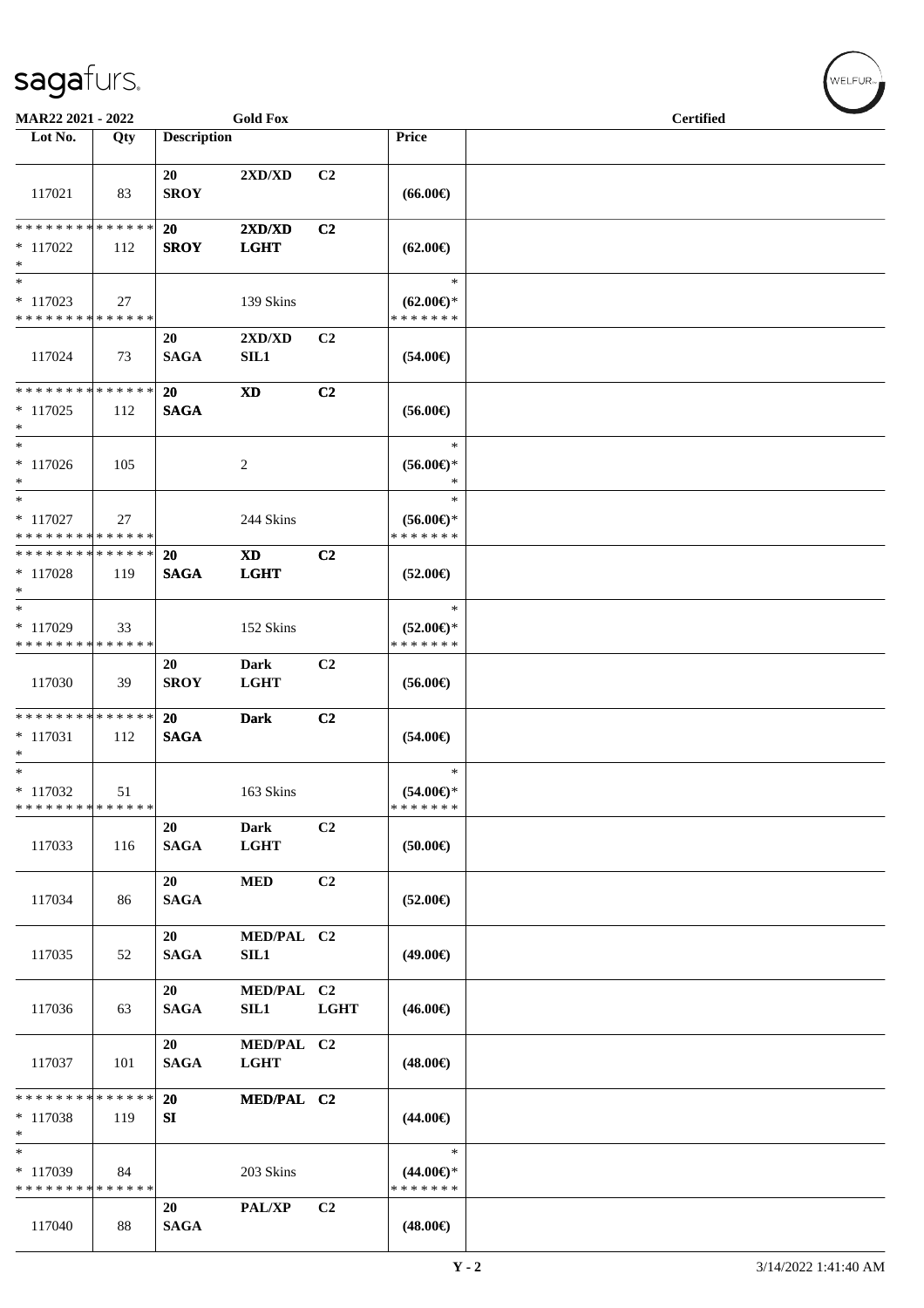| MAR22 2021 - 2022 |        | <b>Gold Fox</b>                                                                      |                   | $\sim$<br><b>Certified</b> |
|-------------------|--------|--------------------------------------------------------------------------------------|-------------------|----------------------------|
| Lot No.           | Qty    | <b>Description</b>                                                                   | Price             |                            |
|                   |        |                                                                                      |                   |                            |
| 117041            | 50     | $\bf{0}$<br>C2<br>2XD<br>$\mathbf{SAGA}$                                             | $(49.00\epsilon)$ |                            |
| 117042            | 48     | $2{\bf X}{\bf D}$<br>C2<br>$\boldsymbol{0}$<br>$\mathbf{SAGA}$<br>$_{\rm LGHT}$      | $(48.00\epsilon)$ |                            |
| 117043            | 52     | C2<br>$\bf{0}$<br>$2{\bf X}{\bf D}/{\bf X}{\bf D}$<br><b>SROY</b><br>${\bf SILK}$    | $(50.00\epsilon)$ |                            |
| 117044            | 55     | $\bf{0}$<br>C2<br>$2{\bf X}{\bf D}/{\bf X}{\bf D}$<br><b>SROY</b>                    | $(49.00\epsilon)$ |                            |
| 117045            | 55     | C2<br>$\bf{0}$<br>$2{\bf X}{\bf D}/{\bf X}{\bf D}$<br><b>SROY</b><br>LGHT            | $(48.00\epsilon)$ |                            |
| 117046            | 136    | C2<br>$\bf{0}$<br>$\mathbf{X}\mathbf{D}$<br><b>SAGA</b>                              | $(48.00\epsilon)$ |                            |
| 117047            | $81\,$ | $\mathbf{X}\mathbf{D}$<br>C <sub>2</sub><br>$\bf{0}$<br><b>SAGA</b><br>$_{\rm LGHT}$ | $(46.00\epsilon)$ |                            |
| 117048            | 51     | $\bf{0}$<br>$\bold{X}\bold{D}/\bold{D}\bold{K}$<br>C2<br><b>SAGA</b><br>SIL1         | $(44.00\epsilon)$ |                            |
| 117049            | 79     | $\bf{0}$<br>Dark<br>C2<br>$\mathbf{SAGA}$                                            | $(46.00\epsilon)$ |                            |
| 117050            | 43     | $\mathbf{0}$<br><b>Dark</b><br>C2<br>$\mathbf{SAGA}$<br><b>LGHT</b>                  | $(44.00\epsilon)$ |                            |
| 117051            | 84     | $\bf{0}$<br>MED/PAL C2<br><b>SAGA</b>                                                | $(44.00\epsilon)$ |                            |
| 117052            | 50     | $\bf{0}$<br>MED/PAL C2<br><b>SAGA</b><br>$_{\rm LGHT}$                               | $(42.00\epsilon)$ |                            |
| 117053            | $77\,$ | $\pmb{0}$<br>MED/PAL C2<br>${\bf SI}$                                                | $(38.00\epsilon)$ |                            |
| 117054            | $75\,$ | MED/PAL C2<br>$\mathbf 1$<br>$\mathbf{SAGA}$                                         | $(32.00\epsilon)$ |                            |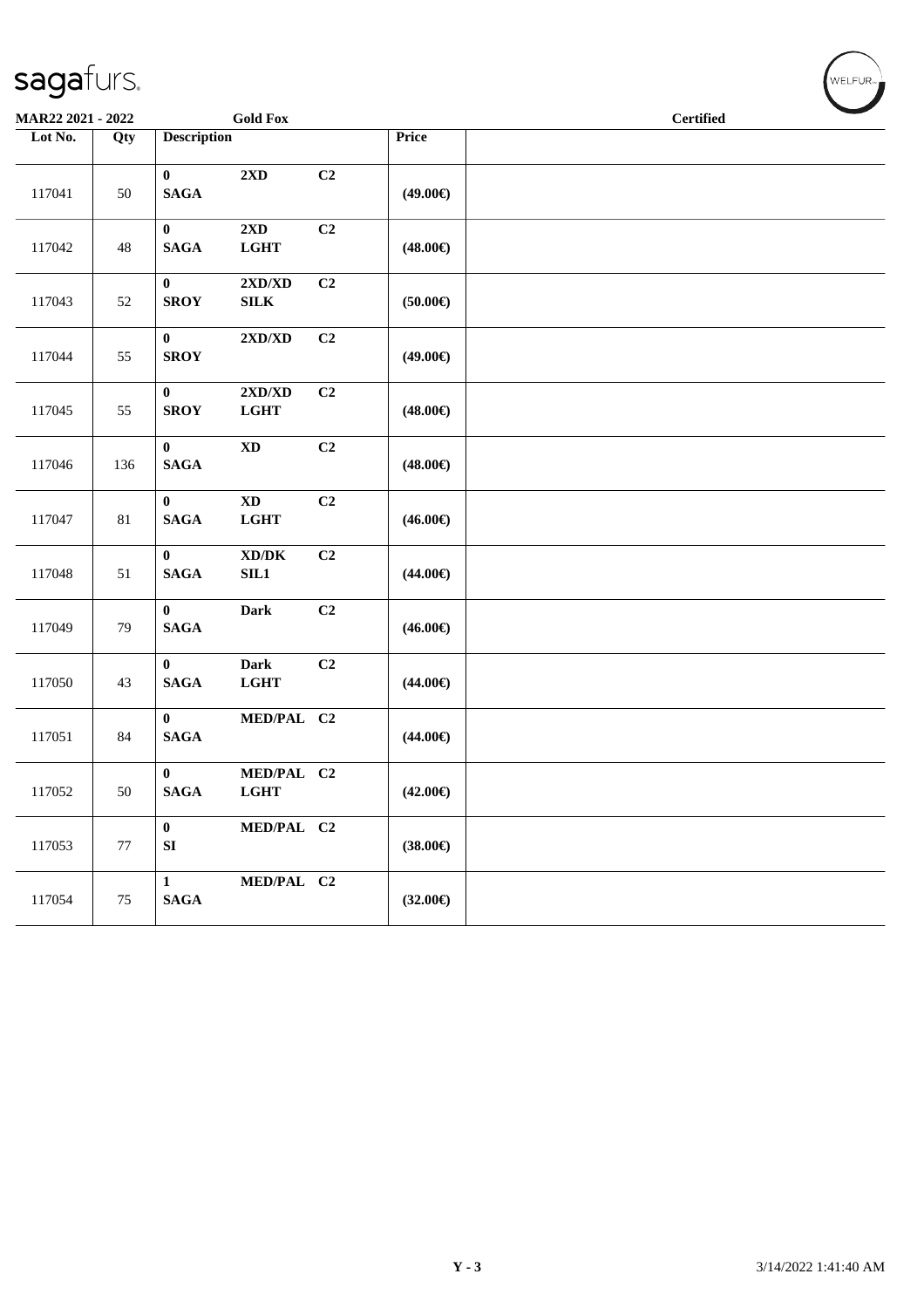| MAR22 2021 - 2022 |        |                    | <b>Gold Fox</b>                              |                |                   | <b>Certified</b><br>Lowgrades |
|-------------------|--------|--------------------|----------------------------------------------|----------------|-------------------|-------------------------------|
| Lot No.           | Qty    | <b>Description</b> |                                              |                | Price             |                               |
| 117061            | 59     | 40/30<br>(S)       | $\bold{X}\bold{D}/\bold{D}\bold{K}$<br>CHIP2 | C <sub>2</sub> | $(58.00\epsilon)$ |                               |
| 117062            | 58     | 40/30<br>(S)       | MED/PAL C2<br>CHIP2                          |                | $(52.00\epsilon)$ |                               |
| 117063            | 26     | 30/20<br>(SI)      | MED/PAL C2<br>CHIP2                          |                | $(44.00\epsilon)$ |                               |
| 117064            | 105    | 20<br>(S)          | XD/DK<br>CHIP2                               | C2             | $(42.00\epsilon)$ |                               |
| 117065            | 89     | 20<br>(S)          | $\bf MED$<br>CHIP2                           | C2             | $(38.00\epsilon)$ |                               |
| 117066            | 55     | 20<br>(S)          | PAL/XP<br>CHIP2                              | C <sub>2</sub> | $(37.00\epsilon)$ |                               |
| 117067            | 71     | 0/1<br>(S)         | <b>DK/MED</b><br>CHIP2                       | C <sub>2</sub> | $(28.00\epsilon)$ |                               |
| 117068            | 47     | 0/1<br>(S)         | PAL/XP<br>CHIP2                              | C2             | $(26.00\epsilon)$ |                               |
| 117069            | 37     | 30/20<br>(SI)      | MED/PAL C2<br>CHIP4                          |                | $(14.00\epsilon)$ |                               |
| 117070            | $26\,$ | 0/1<br>(SI)        | MED/PAL C2<br>CHIP4                          |                | $(8.00\epsilon)$  |                               |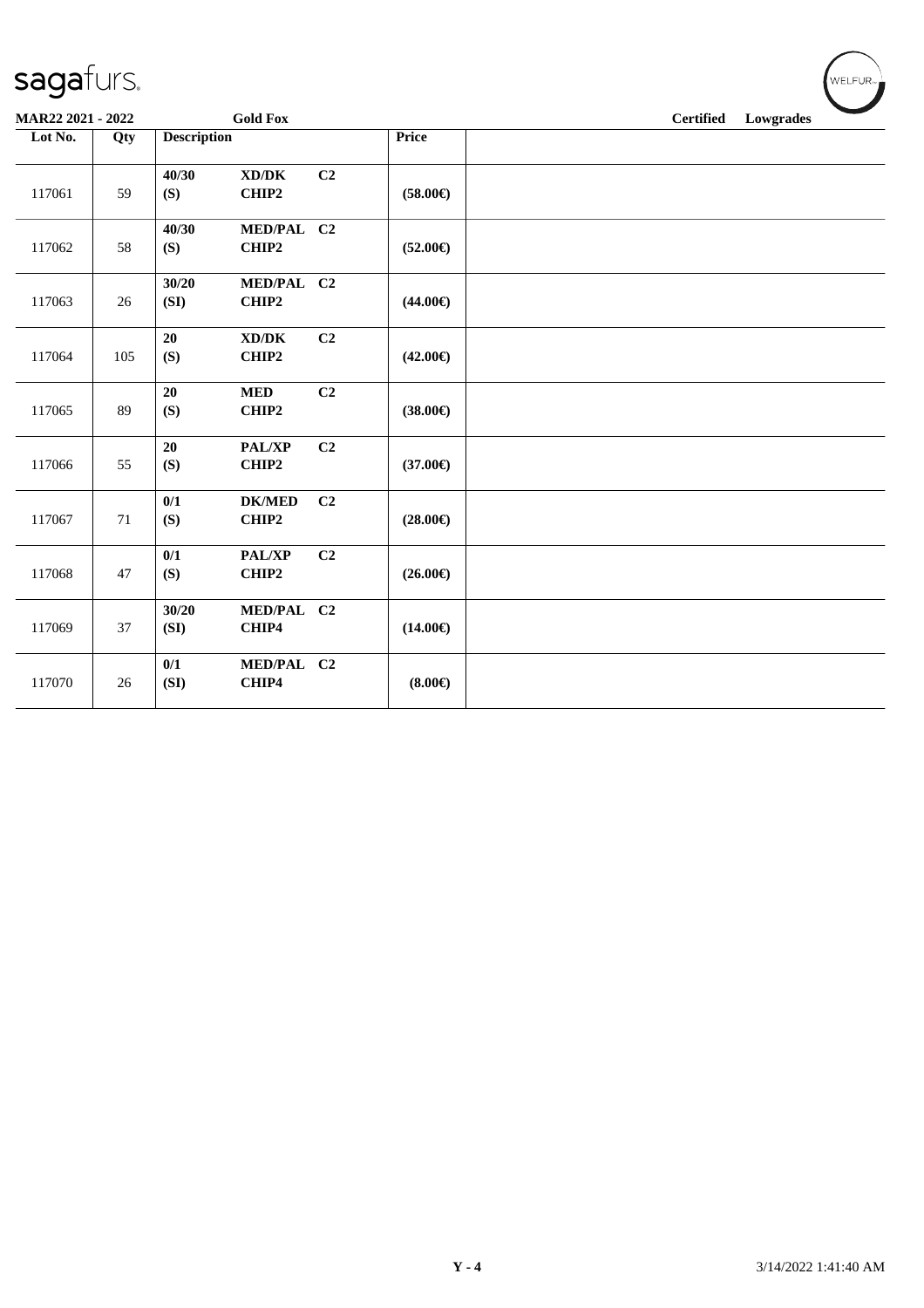| <b>Gold Cross Fox</b><br>MAR22 2021 - 2022 |        |                           |                                             |                |                   | <b>Certified</b> |  |  |
|--------------------------------------------|--------|---------------------------|---------------------------------------------|----------------|-------------------|------------------|--|--|
| Lot No.                                    | Qty    | <b>Description</b>        |                                             |                | Price             |                  |  |  |
| 117081                                     | $11\,$ | 30<br>$\mathbf{SAGA}$     | $2{\bf X}{\bf D}$                           | C1             | $(44.00\epsilon)$ |                  |  |  |
| 117082                                     | $24\,$ | 30<br>$\mathbf{SAGA}$     | $2{\bf X}{\bf D}$                           | C2             | $(44.00\epsilon)$ |                  |  |  |
| 117083                                     | 44     | 30<br>$\mathbf{SAGA}$     | $\mathbf{X}\mathbf{D}$                      | C1             | 44.00€            |                  |  |  |
| 117084                                     | 41     | 30<br><b>SAGA</b>         | $\mathbf{X}\mathbf{D}$                      | C2             | $(44.00\epsilon)$ |                  |  |  |
| 117085                                     | $24\,$ | 30<br><b>SROY</b>         | $\bold{X}\bold{D}/\bold{D}\bold{K}$         | C1             | 52.00€            |                  |  |  |
| 117086                                     | 19     | 30<br><b>SROY</b>         | $\mathbf{X}\mathbf{D}/\mathbf{D}\mathbf{K}$ | C2             | $(48.00\epsilon)$ |                  |  |  |
| 117087                                     | 53     | 30<br>$\mathbf{SAGA}$     | $\bold{X}\bold{D}/\bold{D}\bold{K}$         | C3             | 44.00€            |                  |  |  |
| 117088                                     | 33     | 30<br><b>SAGA</b>         | Dark                                        | C1             | $(44.00\epsilon)$ |                  |  |  |
| 117089                                     | 42     | 30<br>$\mathbf{SAGA}$     | <b>Dark</b>                                 | C2             | 44.00€            |                  |  |  |
| 117090                                     | 29     | 30<br><b>SAGA</b>         | $\bf MED$                                   | C1             | 44.00€            |                  |  |  |
| 117091                                     | 43     | 30<br>$\mathbf{SAGA}$     | MED/PAL C3                                  |                | $(42.00\epsilon)$ |                  |  |  |
| 117092                                     | $20\,$ | 30<br><b>SAGA</b>         | <b>PALE</b>                                 | C1/C2          | 44.00€            |                  |  |  |
| 117093                                     | $28\,$ | 30<br><b>SAGA</b>         | PAL/XP                                      | C1             | $(44.00\epsilon)$ |                  |  |  |
| 117094                                     | 19     | 30<br><b>SAGA</b>         | $\bold{XP}$                                 | C <sub>2</sub> | $(44.00\epsilon)$ |                  |  |  |
| 117095                                     | 95     | 30/20<br><b>SAGA</b>      | <b>DK/MED</b>                               | C2             | $(38.00\epsilon)$ |                  |  |  |
| 117096                                     | 36     | 30/20<br>SI               | $\mathbf{X}\mathbf{D}/\mathbf{D}\mathbf{K}$ | C2/C3          | 34.00€            |                  |  |  |
| 117097                                     | 25     | 30/20<br>${\bf S}{\bf I}$ | MED/PAL C2/C3                               |                | $(34.00\epsilon)$ |                  |  |  |
| 117098                                     | 22     | 20<br>$\mathbf{SAGA}$     | $\mathbf{X}\mathbf{D}$                      | C1             | $(37.00\epsilon)$ |                  |  |  |
| 117099                                     | $29\,$ | 20<br><b>SAGA</b>         | $\mathbf{X}\mathbf{D}$                      | C <sub>2</sub> | $(37.00\epsilon)$ |                  |  |  |
| 117100                                     | $20\,$ | 20<br><b>SROY</b>         | $\bold{X}\bold{D}/\bold{D}\bold{K}$         | C1             | 44.00€            |                  |  |  |

 $w$ ELFUR<sub>m</sub>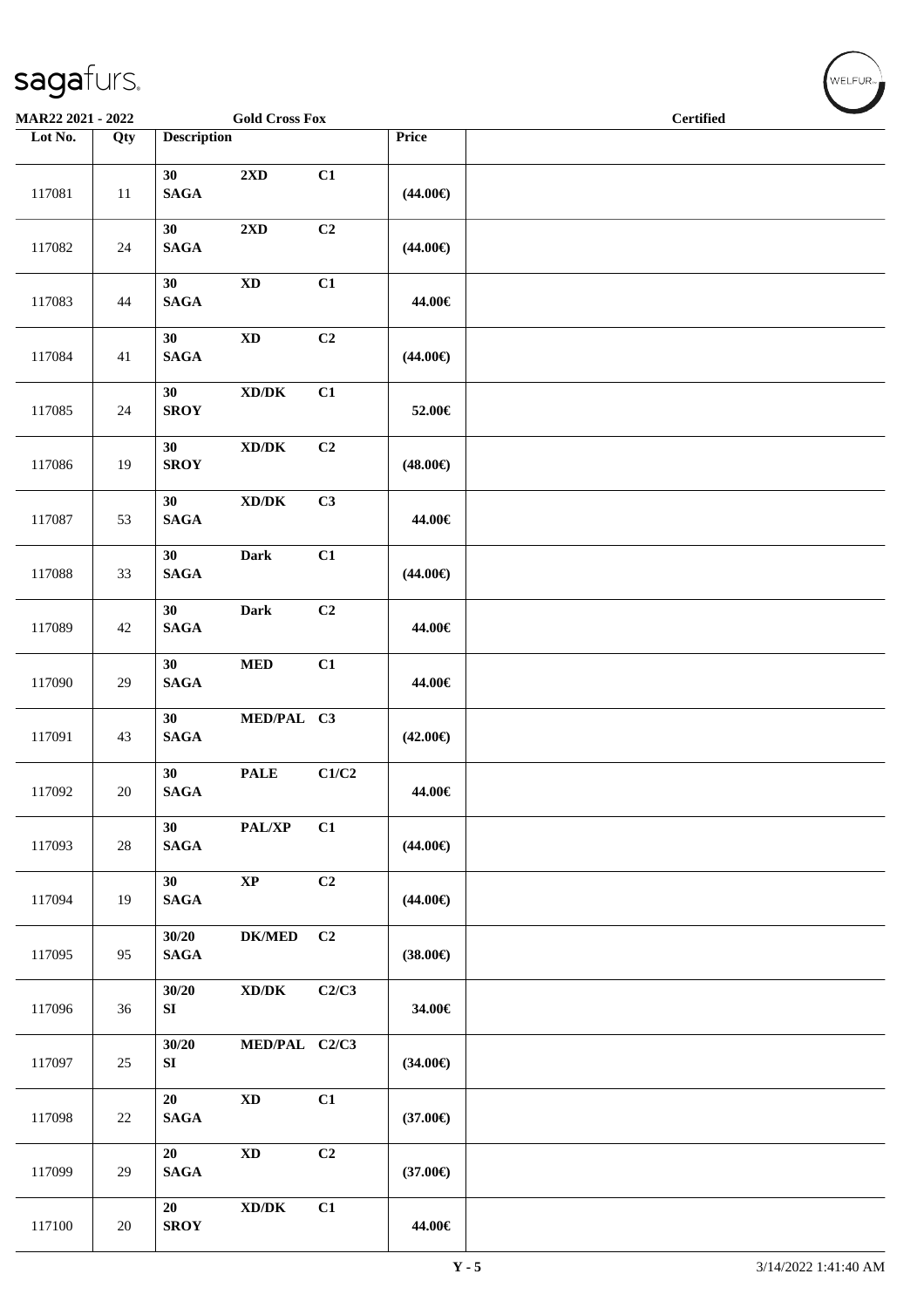| MAR22 2021 - 2022 |        |                                  | <b>Gold Cross Fox</b>                       |                |                   | <b>Certified</b> |  |
|-------------------|--------|----------------------------------|---------------------------------------------|----------------|-------------------|------------------|--|
| Lot No.           | Qty    | <b>Description</b>               |                                             |                | Price             |                  |  |
| 117101            | 66     | 20<br>$\mathbf{SAGA}$            | $\mathbf{X}\mathbf{D}/\mathbf{D}\mathbf{K}$ | C3             | $(37.00\epsilon)$ |                  |  |
| 117102            | 50     | 20<br><b>SAGA</b>                | Dark                                        | C1             | 38.00€            |                  |  |
| 117103            | 64     | 20<br>$\mathbf{SAGA}$            | Dark                                        | C <sub>2</sub> | 37.00€            |                  |  |
| 117104            | $78\,$ | 20<br><b>SROY</b>                | <b>DK/MED</b><br>${\bf SILK}$               | C1             | 41.00€            |                  |  |
| 117105            | 16     | 20<br><b>SROY</b>                | $DK/MED$                                    | C1/C2          | 41.00€            |                  |  |
| 117106            | 21     | 20<br><b>SROY</b>                | <b>DK/MED</b>                               | C <sub>2</sub> | 41.00€            |                  |  |
| 117107            | 19     | 20<br><b>SROY</b>                | $\bf MED$                                   | C1             | $(40.00\epsilon)$ |                  |  |
| 117108            | 30     | 20<br><b>SAGA</b>                | $\bf MED$                                   | C1             | 38.00€            |                  |  |
| 117109            | 32     | 20<br><b>SAGA</b>                | MED/PAL C2                                  |                | $(37.00\epsilon)$ |                  |  |
| 117110            | 42     | 20<br>$\mathbf{SAGA}$            | MED/PAL C3                                  |                | $(36.00\epsilon)$ |                  |  |
| 117111            | 27     | 20<br>$\mathbf{SAGA}$            | PAL/XP                                      | C1             | 37.00€            |                  |  |
| 117112            | 29     | $\mathbf{0}$<br><b>SAGA</b>      | $\mathbf{X}\mathbf{D}/\mathbf{D}\mathbf{K}$ | C1             | 29.50€            |                  |  |
| 117113            | 29     | $\mathbf{0}$<br><b>SAGA</b>      | $\bold{X}\bold{D}/\bold{D}\bold{K}$         | C2             | 26.50€            |                  |  |
| 117114            | 30     | $\mathbf{0}$<br><b>SAGA</b>      | <b>DK/MED</b>                               | C3             | 26.50€            |                  |  |
| 117115            | 19     | $\bf{0}$<br><b>SAGA</b>          | MED/PAL C1                                  |                | 27.00€            |                  |  |
| 117116            | $20\,$ | $\mathbf{0}$<br><b>SAGA</b>      | MED/PAL C2                                  |                | $(26.00\epsilon)$ |                  |  |
| 117117            | $10\,$ | $\mathbf{0}$<br>${\bf S}{\bf I}$ | $\mathbf{ALL}$                              | C2/C3          | $(24.00\epsilon)$ |                  |  |
| 117118            | 52     | 0/1<br>$\mathbf{SAGA}$           | <b>DK/MED</b>                               | C1/C2          | $20.50\in$        |                  |  |

WELFUR<sub><sup>N</sub></sub></sub></sup>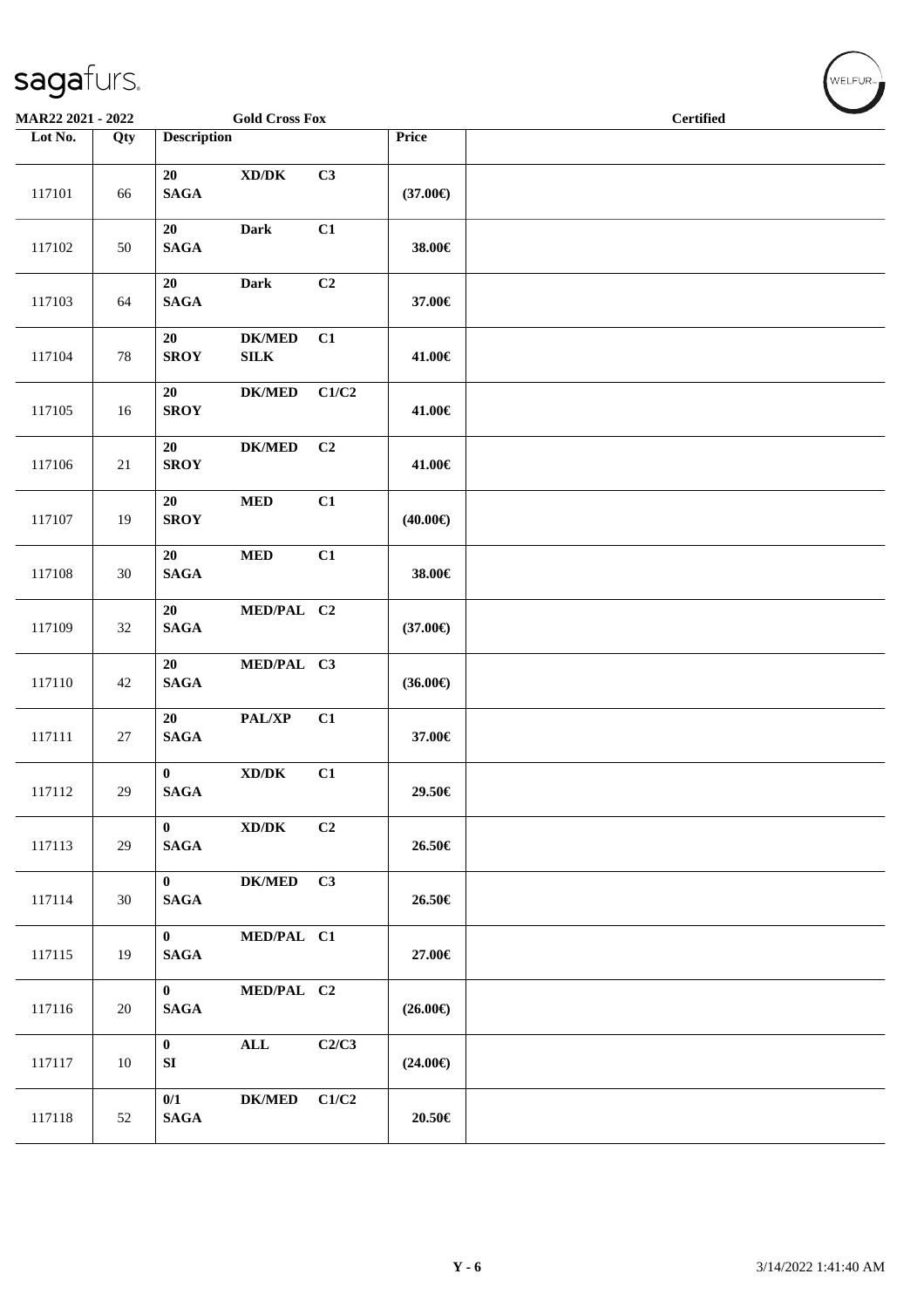| sagafurs.                |        |                    |                            |       |                   | WELFUR <sub>™</sub>           |
|--------------------------|--------|--------------------|----------------------------|-------|-------------------|-------------------------------|
| <b>MAR22 2021 - 2022</b> |        |                    | <b>Gold Cross Fox</b>      |       |                   | <b>Certified</b><br>Lowgrades |
| Lot No.                  | Qty    | <b>Description</b> |                            |       | <b>Price</b>      |                               |
| 117121                   | 78     | 30/20<br>(S)       | ALL<br><b>CHIP2</b>        | C1    | 25.00€            |                               |
| 117122                   | 38     | 30/20<br>(S)       | <b>ALL</b><br><b>CHIP2</b> | C2/C3 | $(28.00\epsilon)$ |                               |
| 117123                   | 13     | $\bf{0}$<br>(SI)   | ALL<br>CHIP2               | C2/C3 | 16.00€            |                               |
| 117124                   | 19     | 30/20<br>(SI)      | ALL<br>CHIP4               | C2/C3 | $(14.00\epsilon)$ |                               |
| 117125                   | $\tau$ | $\bf{0}$<br>(SI)   | ALL<br>CHIP4               | C2/C3 | $(8.00\epsilon)$  |                               |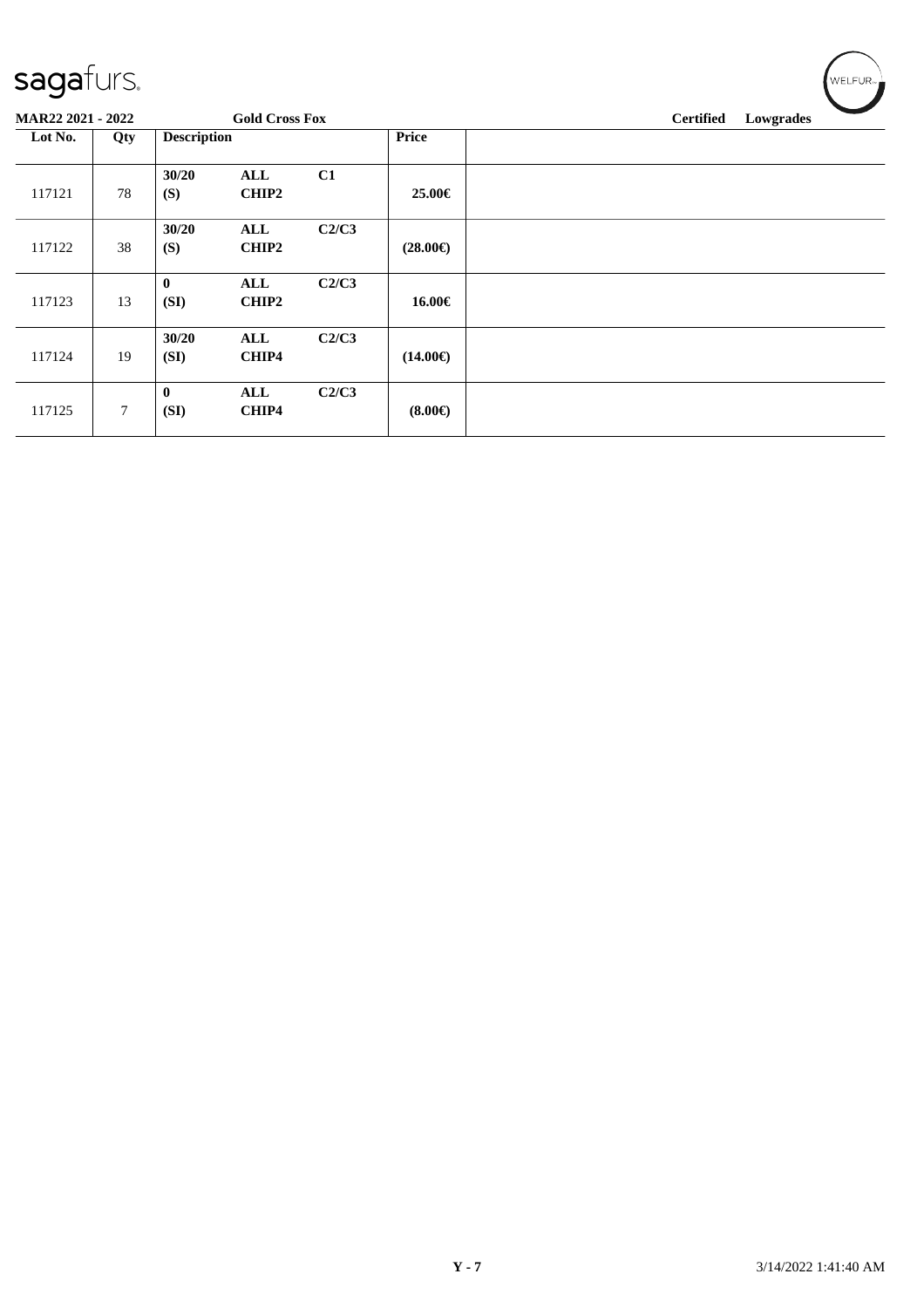| <b>Smokey Fox</b><br><b>MAR22 2021 - 2022</b> |        |                             |                        |       |                   | <b>Certified</b> | $\sim$ |
|-----------------------------------------------|--------|-----------------------------|------------------------|-------|-------------------|------------------|--------|
| Lot No.                                       | Qty    | <b>Description</b>          |                        |       | Price             |                  |        |
| 117141                                        | 33     | 30<br><b>SROY</b>           | Dark                   | C1/C2 | $(49.00\epsilon)$ |                  |        |
| 117142                                        | 71     | 30<br><b>SAGA</b>           | $DK/MED$               | C1/C2 | $(46.00\epsilon)$ |                  |        |
| 117143                                        | 34     | 30<br>$\mathbf{SAGA}$       | <b>DK/MED</b><br>SL1   | C1/C2 | $(46.00\epsilon)$ |                  |        |
| 117144                                        | 61     | 30/20<br><b>SAGA</b>        | Dark                   | C1/C2 | $(42.00\epsilon)$ |                  |        |
| 117145                                        | 43     | 30/20<br>$\mathbf{SAGA}$    | $\bf MED$              | C1/C2 | $(42.00\epsilon)$ |                  |        |
| 117146                                        | $37\,$ | 30/20<br><b>SROY</b>        | MED/PAL C1/C2          |       | $(44.00\epsilon)$ |                  |        |
| 117147                                        | 30     | 30/20<br>${\bf S}{\bf I}$   | MED/PAL C1/C2          |       | 38.00€            |                  |        |
| 117148                                        | 29     | 30/20<br>$\mathbf{SAGA}$    | PAL/XP                 | C1/C2 | $(42.00\epsilon)$ |                  |        |
| 117149                                        | 30     | 30/20<br><b>SAGA</b>        | PAL/XP                 | C1/C2 | $(42.00\epsilon)$ |                  |        |
| 117150                                        | 47     | 30/20<br><b>SAGA</b>        | PAL/XP<br>SL1          | C1/C2 | $(41.00\epsilon)$ |                  |        |
| 117151                                        | $11\,$ | 30/20<br>$I\!\!A$           | $\mathbf{ALL}$<br>SPT1 | C1/C2 | $(41.00\epsilon)$ |                  |        |
| 117152                                        | $52\,$ | 20<br><b>SROY</b>           | Dark                   | C1/C2 | $(42.00\epsilon)$ |                  |        |
| 117153                                        | 45     | 20<br><b>SAGA</b>           | <b>Dark</b>            | C1/C2 | $(38.00\epsilon)$ |                  |        |
| 117154                                        | 32     | 20<br><b>SAGA</b>           | <b>DK/MED</b><br>SL1   | C1/C2 | $(37.00\epsilon)$ |                  |        |
| 117155                                        | 52     | 20<br><b>SAGA</b>           | $\bf MED$              | C1/C2 | $(38.00\epsilon)$ |                  |        |
| 117156                                        | 24     | 20/0<br><b>SAGA</b>         | $2{\bf XP}$            | C1/C2 | $(32.00\epsilon)$ |                  |        |
| 117157                                        | 66     | $\bf{0}$<br>$\mathbf{SAGA}$ | <b>DK/MED</b>          | C1/C2 | 28.00€            |                  |        |
| 117158                                        | 21     | $\bf{0}$<br><b>SAGA</b>     | PAL/XP                 | C1/C2 | 28.00€            |                  |        |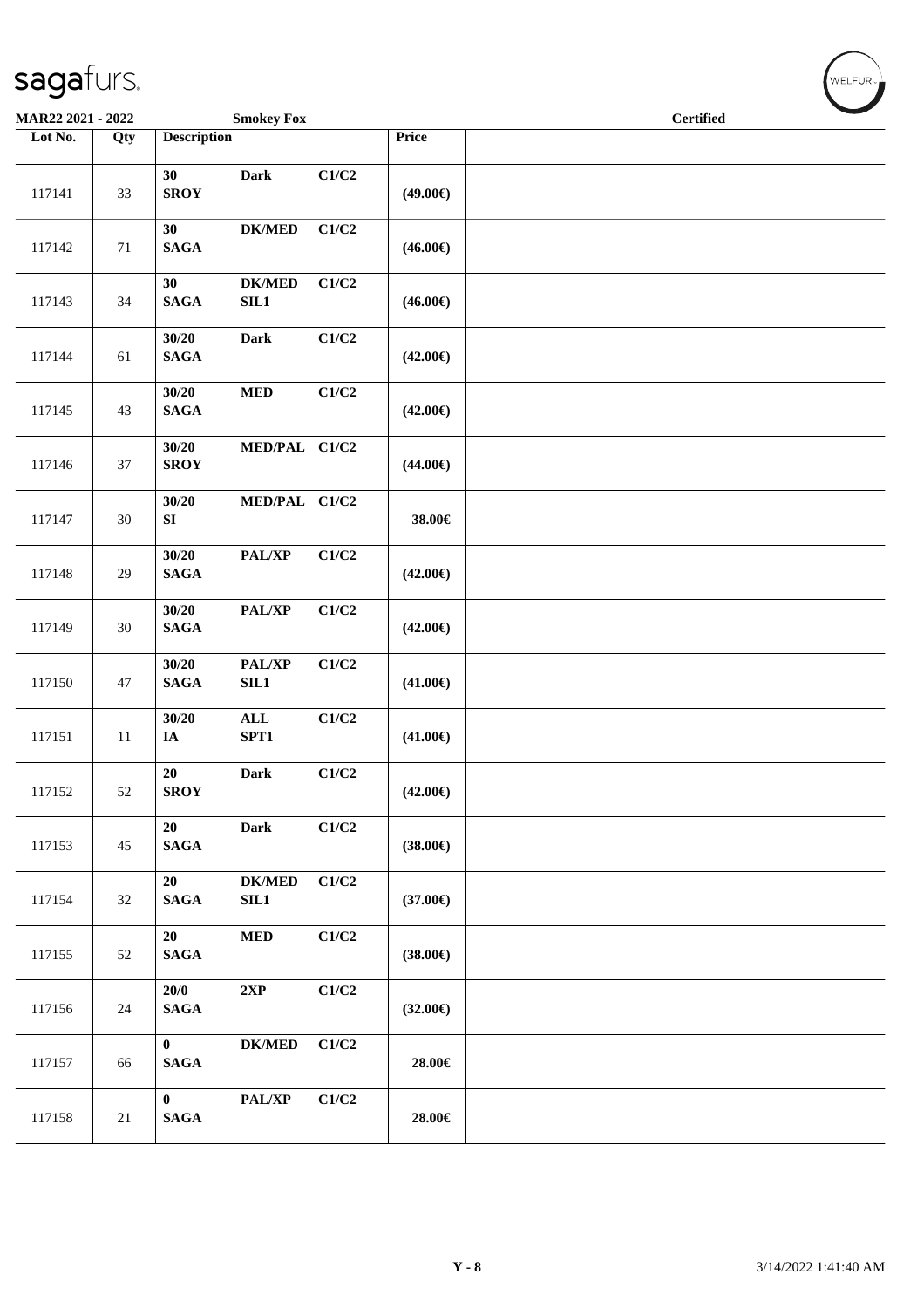| MAR22 2021 - 2022 |                |                    | <b>Smokey Fox</b>      |       |                   | <b>Certified</b> | $\overline{\phantom{a}}$<br>Lowgrades |
|-------------------|----------------|--------------------|------------------------|-------|-------------------|------------------|---------------------------------------|
| Lot No.           | Qty            | <b>Description</b> |                        |       | <b>Price</b>      |                  |                                       |
| 117161            | 45             | 30/20<br>(S)       | <b>DK/MED</b><br>CHIP2 | C1/C2 | 25.00€            |                  |                                       |
| 117162            | 25             | 30/20<br>(SI)      | MED/PAL C1/C2<br>CHIP2 |       | $(30.00\epsilon)$ |                  |                                       |
| 117163            | 28             | 30/20<br>(S)       | <b>PAL/XP</b><br>CHIP2 | C1/C2 | $(32.00\epsilon)$ |                  |                                       |
| 117164            | 41             | 20/0<br>(S)        | <b>DK/MED</b><br>CHIP2 | C1/C2 | 17.00€            |                  |                                       |
| 117165            | 23             | 20/0<br>(SI)       | PAL/XP<br>CHIP2        | C1/C2 | $(20.00\epsilon)$ |                  |                                       |
| 117166            | 48             | 20/0<br>(S)        | <b>ALL</b><br>CHIP2    | C1/C2 | 17.00€            |                  |                                       |
| 117167            | $\overline{7}$ | 20<br>(S)          | ALL<br>CHIP4           | C1/C2 | $(10.00\epsilon)$ |                  |                                       |

 $\left(\bigvee_{W \in \mathsf{LFUR}_{\mathbb{Z}}}\right)$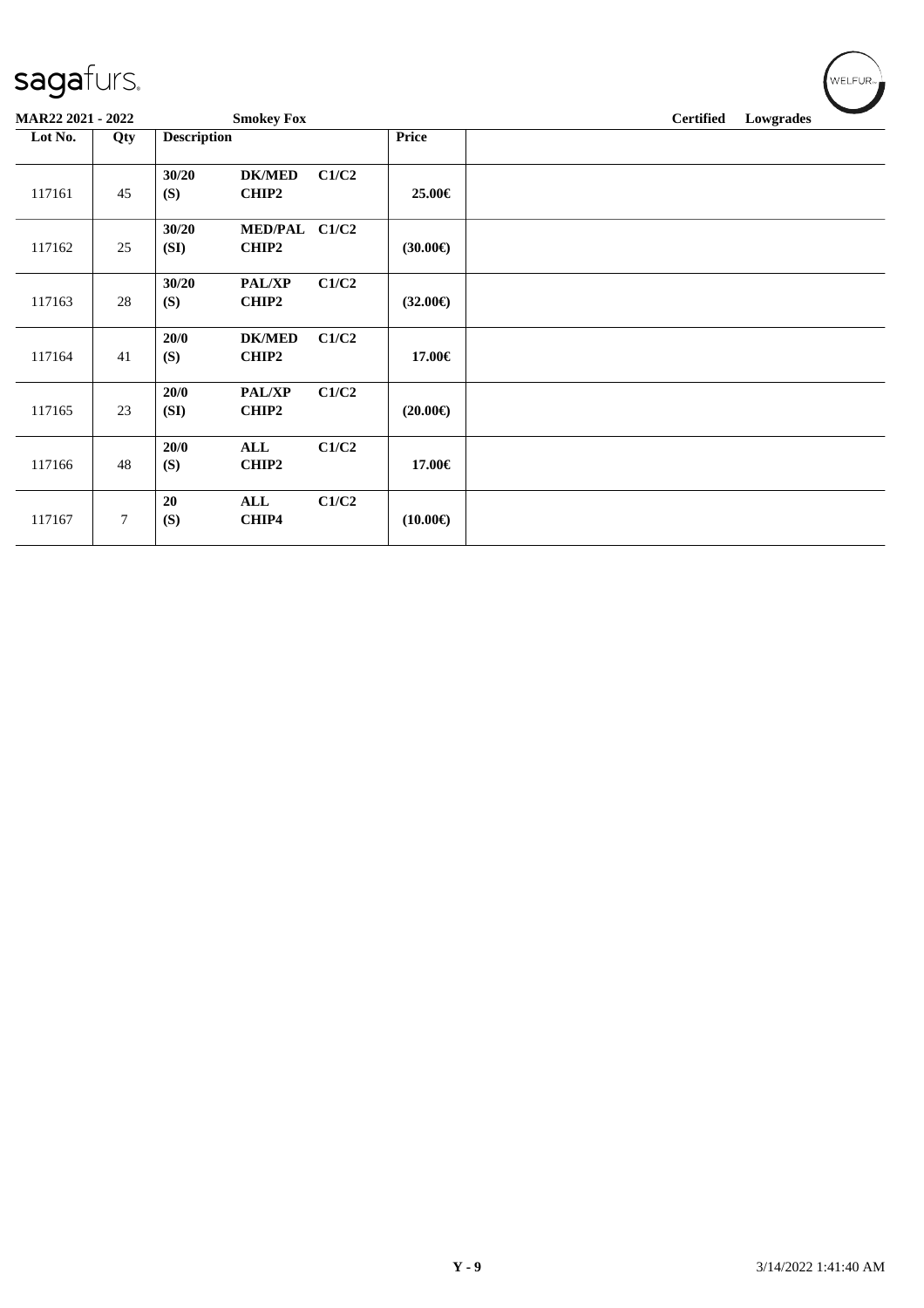| MAR22 2021 - 2022 |                |                         | <b>Cross Fox</b>                    |       |                   | <b>Certified</b> |
|-------------------|----------------|-------------------------|-------------------------------------|-------|-------------------|------------------|
| Lot No.           | Qty            | <b>Description</b>      |                                     |       | Price             |                  |
| 117181            | 41             | 30/20<br><b>SAGA</b>    | $\bold{X}\bold{D}/\bold{D}\bold{K}$ | C1/C2 | $(38.00\epsilon)$ |                  |
| 117182            | 21             | 30/20<br><b>SAGA</b>    | <b>DK/MED</b>                       | C3    | $(36.00\epsilon)$ |                  |
| 117183            | 35             | 30/20<br><b>SAGA</b>    | MED/PAL C1/C2                       |       | $(38.00\epsilon)$ |                  |
| 117184            | 27             | 30/20<br>SI             | MED/PAL C2/C3                       |       | $(34.00\epsilon)$ |                  |
| 117185            | $\overline{9}$ | $\bf{0}$<br><b>SAGA</b> | ALL                                 | C2/C3 | 18.50€            |                  |
|                   |                |                         | <b>Cross Fox</b><br>Lowgrades       |       |                   | <b>Certified</b> |
| 117187            | 17             | 30/20<br>(SI)           | $\mathbf{ALL}$<br>CHIP2             | C2/C3 | $(26.00\epsilon)$ |                  |
| 117188            | 50             | 30/20<br>(SI)           | $\mathbf{ALL}$<br>CHIP2             | C2/C3 | $(26.00\epsilon)$ |                  |
| 117189            | 54             | 0/1<br>(SI)             | <b>ALL</b><br>CHIP2                 | C2/C3 | $(16.00\epsilon)$ |                  |
| 117190            | 53             | 30/20<br>(SI)           | $\mathbf{ALL}$<br>CHIP4             | C2/C3 | $(12.00\epsilon)$ |                  |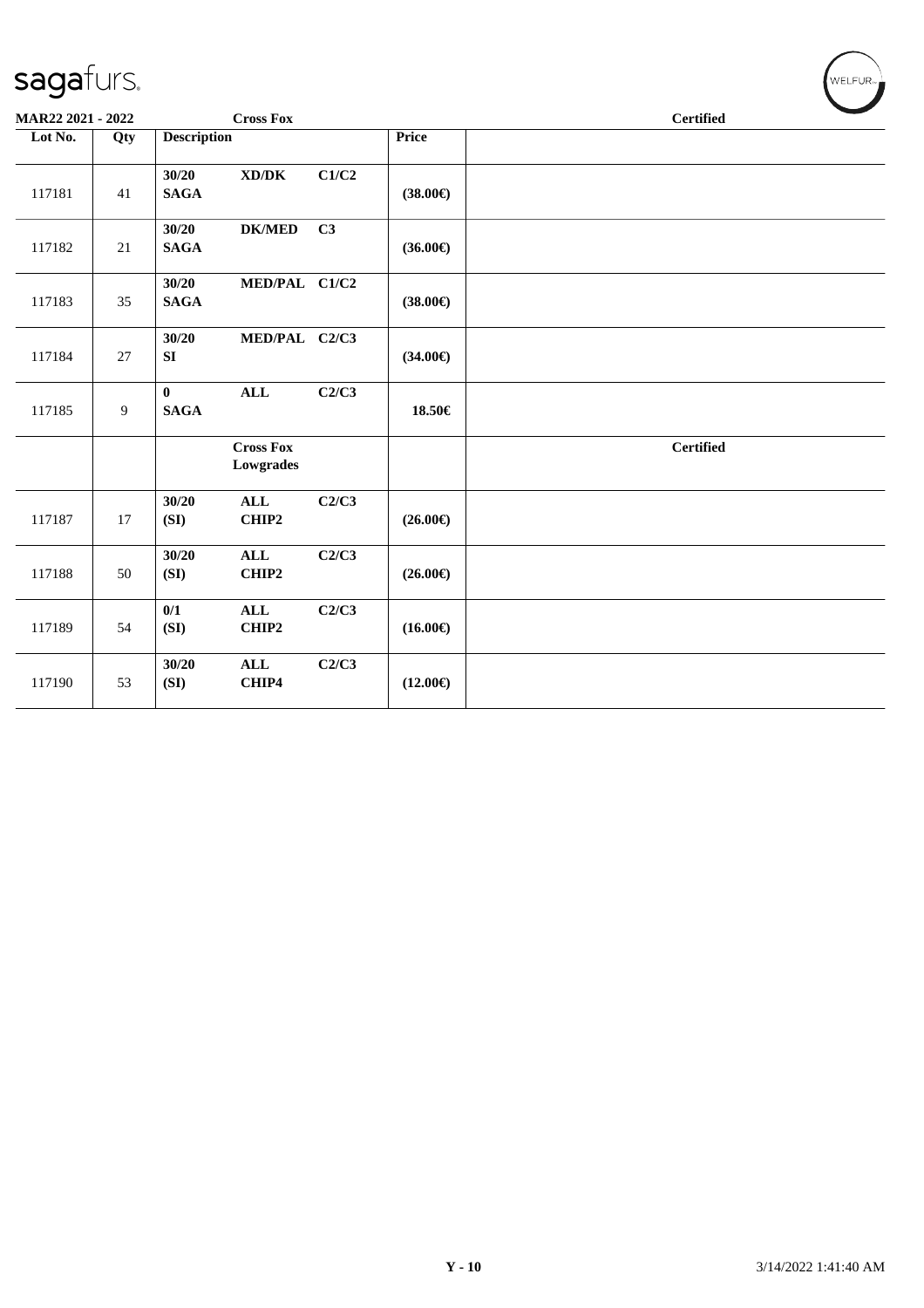| MAR22 2021 - 2022                                              |     |                    | <b>Arctic Marble Fox</b>   |                |                                    | <b>Certified</b> |
|----------------------------------------------------------------|-----|--------------------|----------------------------|----------------|------------------------------------|------------------|
| Lot No.                                                        | Qty | <b>Description</b> |                            |                | Price                              |                  |
| 117501                                                         | 40  | 40<br><b>SAGA</b>  | MED/PAL C2                 |                | 58.00€                             |                  |
| 117502                                                         | 36  | 40<br><b>SAGA</b>  | XP/2XP                     | C2             | $60.00 \in$                        |                  |
| 117503                                                         | 73  | 30<br><b>SROY</b>  | <b>DK/MED</b>              | C2             | 59.00€                             |                  |
| * * * * * * * * * * * * * * *<br>$*117504$<br>$*$              | 105 | 30<br><b>SAGA</b>  | MED/PAL C2                 |                | 57.00€                             |                  |
| $*$<br>$* 117505$<br>* * * * * * * * * * * * * *               | 101 |                    | 206 Skins                  |                | $\ast$<br>57.00€*<br>* * * * * * * |                  |
| 117506                                                         | 77  | 30<br><b>SROY</b>  | $\mathbf{PAL}/\mathbf{XP}$ | C <sub>2</sub> | 55.00€                             |                  |
| ******** <mark>******</mark><br>* 117507<br>$*$                | 105 | 30<br><b>SAGA</b>  | $\bold{XP}$                | C2             | 53.00€                             |                  |
| $*$<br>* 117508<br>* * * * * * * * * * * * * *                 | 99  |                    | 204 Skins                  |                | $\ast$<br>57.00€*<br>* * * * * * * |                  |
| 117509                                                         | 80  | 30<br><b>SAGA</b>  | 2XP                        | C2             | 54.00€                             |                  |
| 117510                                                         | 41  | 30<br><b>SAGA</b>  | 3XP                        | C2             | $(49.00\epsilon)$                  |                  |
| 117511                                                         | 58  | 30/20<br>SI        | XP/2XP                     | C2             | 40.00€                             |                  |
| 117512                                                         | 68  | 20<br><b>SAGA</b>  | <b>Dark</b>                | C2             | 53.00€                             |                  |
| 117513                                                         | 35  | 20<br><b>SROY</b>  | MED/PAL C2                 |                | 44.00€                             |                  |
| ******** <mark>******</mark><br>$* 117514$<br>$*$              | 105 | 20<br><b>SAGA</b>  | MED/PAL C2                 |                | 46.00€                             |                  |
| $*$<br>$* 117515$<br>$*$                                       | 98  |                    | 2                          |                | $\ast$<br>45.00€*<br>$\ast$        |                  |
| $\overline{\ast}$<br>$* 117516$<br>* * * * * * * * * * * * * * | 32  |                    | 235 Skins                  |                | $\ast$<br>46.00€*<br>* * * * * * * |                  |
| * * * * * * * * * * * * * * *<br>$* 117517$<br>$*$             | 105 | 20<br><b>SAGA</b>  | <b>XP</b>                  | C <sub>2</sub> | 47.00€                             |                  |
| $*$<br>$* 117518$<br>$*$                                       | 98  |                    | 2                          |                | $\ast$<br>48.00€*<br>$\ast$        |                  |
| $\ast$<br>$* 117519$<br>* * * * * * * * * * * * * *            | 72  |                    | 275 Skins                  |                | $\ast$<br>50.00€*<br>* * * * * * * |                  |
| 117520                                                         | 63  | 20<br><b>SROY</b>  | XP/2XP                     | C2             | 47.00€                             |                  |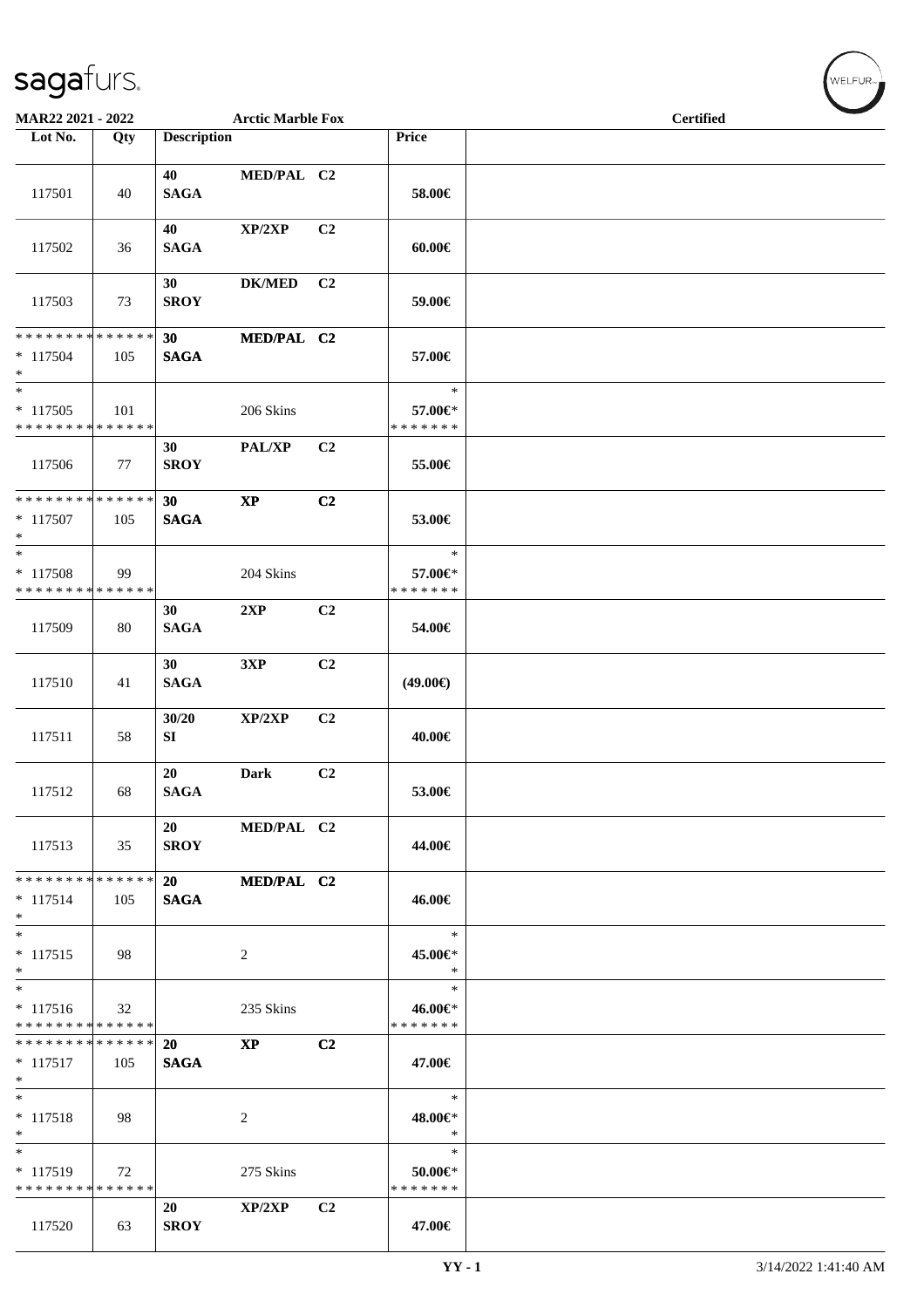| MAR22 2021 - 2022 |        |                                 | <b>Arctic Marble Fox</b>              |                |                   | <b>Certified</b> |
|-------------------|--------|---------------------------------|---------------------------------------|----------------|-------------------|------------------|
| Lot No.           | Qty    | <b>Description</b>              |                                       |                | <b>Price</b>      |                  |
| 117521            | 104    | 20<br><b>SAGA</b>               | 2XP                                   | C <sub>2</sub> | 41.00€            |                  |
| 117522            | 78     | 20<br><b>SAGA</b>               | 3XP                                   | C2             | 41.00€            |                  |
| 117523            | 97     | $\bf{0}$<br><b>SAGA</b>         | MED/PAL C2                            |                | 28.50€            |                  |
| 117524            | 120    | $\mathbf{0}$<br>$\mathbf{SAGA}$ | XP/2XP                                | C <sub>2</sub> | 37.00€            |                  |
| 117525            | $22\,$ | $\mathbf{0}$<br><b>SAGA</b>     | 3XP                                   | C2             | 27.00€            |                  |
| 117526            | 21     | $\mathbf{1}$<br><b>SAGA</b>     | $\mathbf{ALL}$                        | C <sub>2</sub> | 18.00€            |                  |
|                   |        |                                 | <b>Arctic Marble Fox</b><br>Lowgrades |                |                   | <b>Certified</b> |
| 117528            | 54     | 30<br>(S)                       | $\mathbf{ALL}$<br>CHIP2               | C <sub>2</sub> | 36.00€            |                  |
| 117529            | 104    | 20<br>(S)                       | ALL<br>CHIP2                          | C2             | $(26.00\epsilon)$ |                  |
| 117530            | 64     | $\bf{0}$<br>(S)                 | $\mathbf{ALL}$<br>CHIP2               | C2             | $(16.00\epsilon)$ |                  |
| 117531            | 29     | 30/20<br>(S)                    | $\mathbf{ALL}$<br>CHIP4               | C <sub>2</sub> | $(14.00\epsilon)$ |                  |
| 117532            | 19     | $\mathbf{0}$<br>(S)             | $\mathbf{ALL}$<br>CHIP4               | C <sub>2</sub> | $(10.00\epsilon)$ |                  |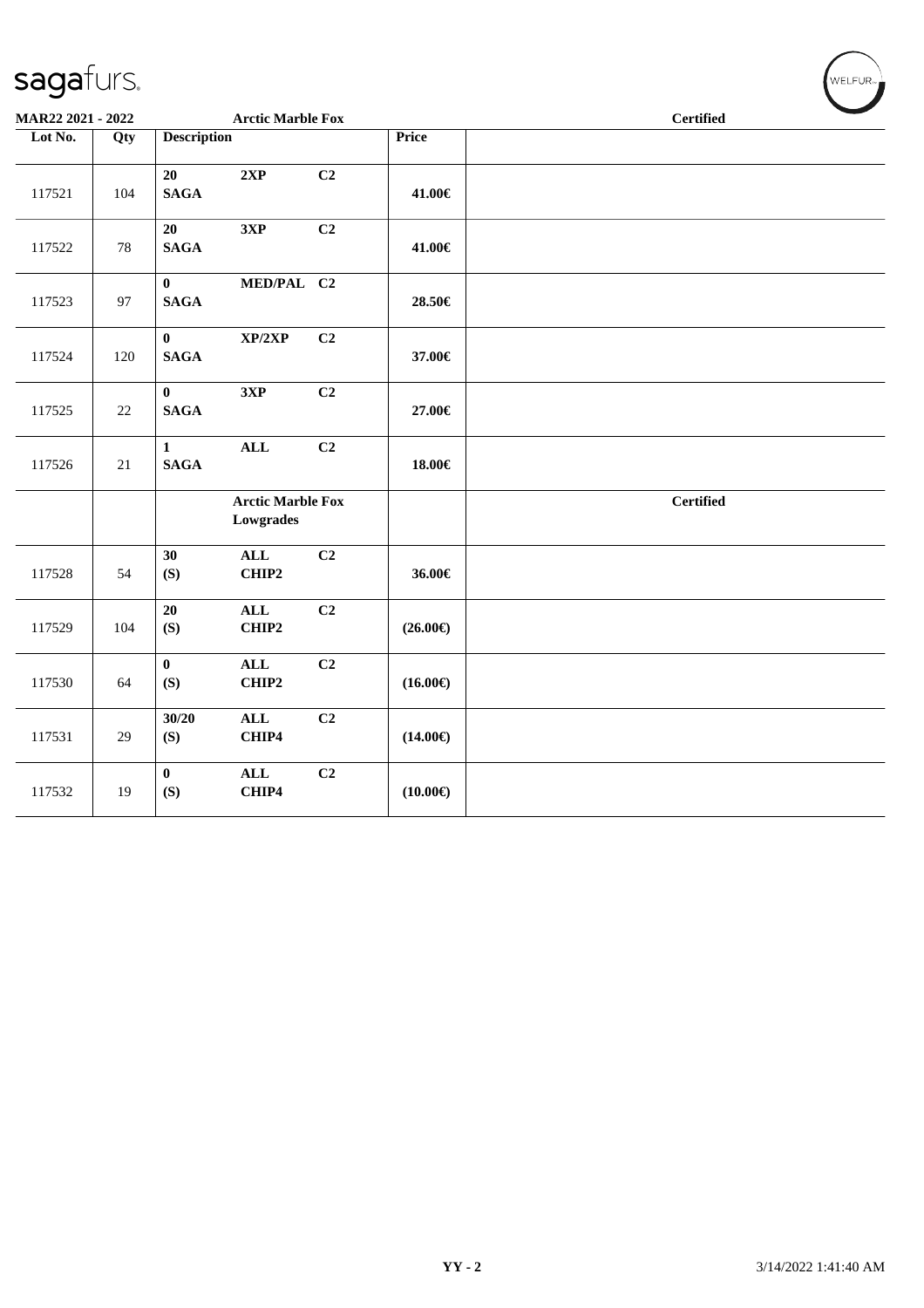| MAR22 2021 - 2022 |     | <b>Arctic Marble Cross</b>                            |                   | <b>Certified</b> |  |  |
|-------------------|-----|-------------------------------------------------------|-------------------|------------------|--|--|
| Lot No.           | Qty | <b>Description</b>                                    | <b>Price</b>      |                  |  |  |
| 117541            | 35  | 30<br><b>DK/MED</b><br><b>SAGA</b>                    | C1/C2<br>48.00€   |                  |  |  |
| 117542            | 26  | 30<br>PAL/XP<br><b>SAGA</b>                           | C1/C2<br>48.00€   |                  |  |  |
| 117543            | 23  | 30/20<br>MED/PAL C1/C2<br><b>SROY</b><br>${\bf SILK}$ | 46.00€            |                  |  |  |
| 117544            | 46  | <b>DK/MED</b><br>20<br><b>SAGA</b>                    | C1/C2<br>38.00€   |                  |  |  |
| 117545            | 52  | 20<br>PAL/XP<br><b>SAGA</b>                           | C1/C2<br>38.00€   |                  |  |  |
| 117546            | 40  | MED/PAL C1/C2<br>20/0<br>SI                           | $(28.00\epsilon)$ |                  |  |  |
| 117547            | 29  | $\bf{0}$<br><b>DK/MED</b><br><b>SAGA</b>              | C1/C2<br>20.50€   |                  |  |  |
| 117548            | 22  | $\bf{0}$<br>PAL/XP<br><b>SAGA</b>                     | C1/C2<br>25.50€   |                  |  |  |
|                   |     | <b>Arctic Marble Cross</b><br>Lowgrades               |                   | <b>Certified</b> |  |  |
| 117550            | 18  | 20/0<br><b>ALL</b><br>CHIP2<br>(SI)                   | C1/C2<br>16.00€   |                  |  |  |

 $\left(\mathsf{WELFLR}_{\mathbb{Z}}\right)$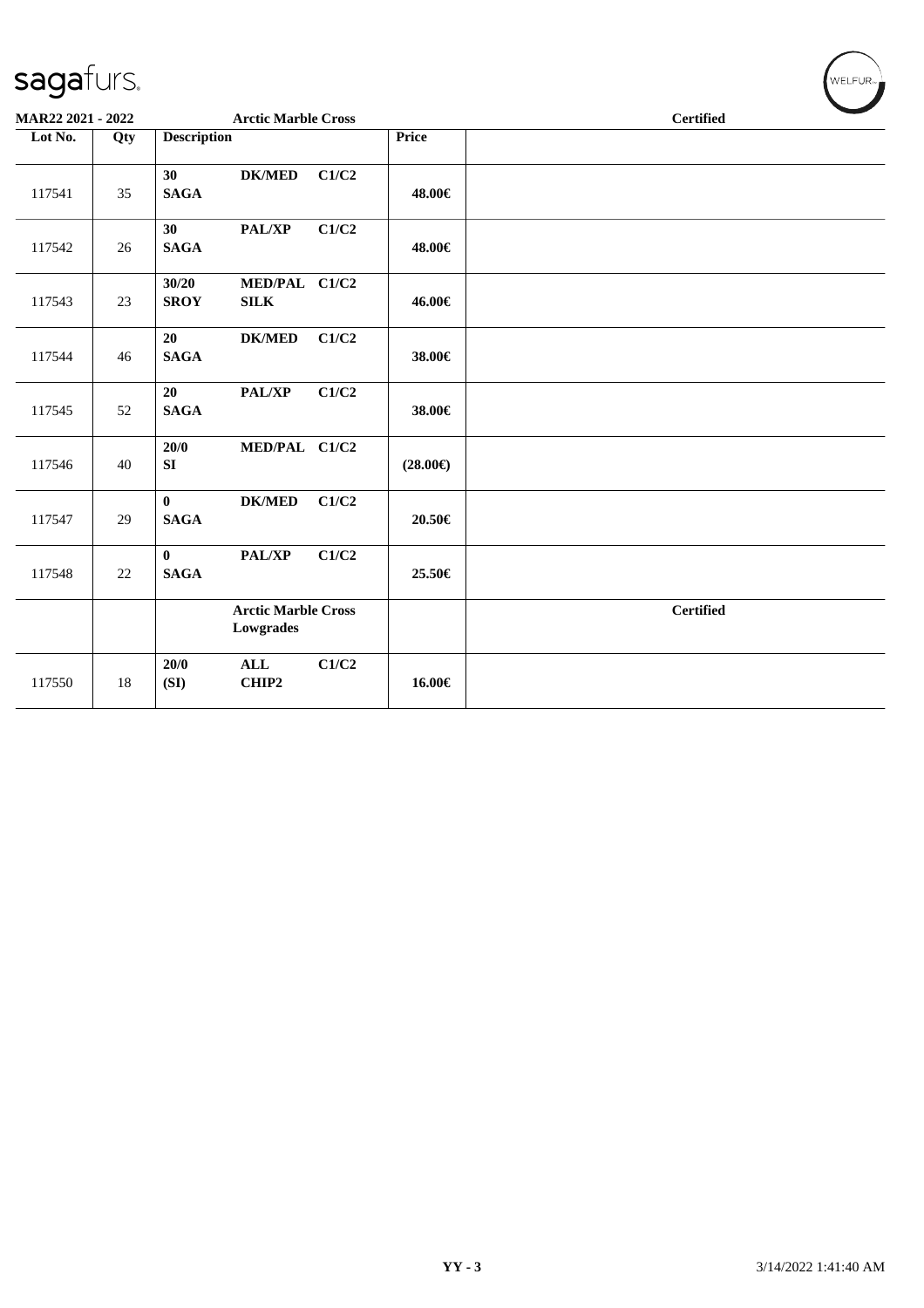| MAR22 2021 - 2022                                   |     |                      | <b>Platinum Fox</b>   |       |                                                | <b>Certified</b> |  |
|-----------------------------------------------------|-----|----------------------|-----------------------|-------|------------------------------------------------|------------------|--|
| Lot No.                                             | Qty | <b>Description</b>   |                       |       | <b>Price</b>                                   |                  |  |
| 117561                                              | 48  | 30<br><b>SAGA</b>    | <b>DK/MED</b>         | C1/C2 | $(54.00\epsilon)$                              |                  |  |
| * * * * * * * * * * * * * *<br>$*117562$<br>$*$     | 96  | 30<br><b>SAGA</b>    | <b>DK/MED</b>         | C1/C2 | $(54.00\epsilon)$                              |                  |  |
| $*$<br>* 117563<br>* * * * * * * * * * * * * *      | 21  |                      | 117 Skins             |       | $\ast$<br>$(54.00\epsilon)$ *<br>* * * * * * * |                  |  |
| 117564                                              | 54  | 30<br>SI             | <b>DK/MED</b>         | C1/C2 | $(49.00\epsilon)$                              |                  |  |
| 117565                                              | 41  | 30<br><b>SAGA</b>    | PAL/XP                | C1/C2 | 52.00€                                         |                  |  |
| 117566                                              | 29  | 30<br>SI             | PAL/XP                | C1/C2 | $(48.00\epsilon)$                              |                  |  |
| 117567                                              | 32  | 30<br><b>SAGA</b>    | 2XP                   | C1/C2 | 50.00€                                         |                  |  |
| 117568                                              | 22  | 30/20<br><b>SAGA</b> | <b>DK/MED</b><br>CHA- | C1/C2 | $(49.00\epsilon)$                              |                  |  |
| 117569                                              | 39  | 30/20<br><b>SROY</b> | MED/PAL C1/C2         |       | $50.00\in$                                     |                  |  |
| 117570                                              | 28  | 30/20<br>SI          | PAL/XP                | C1/C2 | $(44.00\epsilon)$                              |                  |  |
| 117571                                              | 33  | 30/20<br><b>SROY</b> | XP/2XP                | C1/C2 | $50.00\in$                                     |                  |  |
| 117572                                              | 26  | 30/20<br><b>SAGA</b> | XP/2XP<br>CHA-        | C1/C2 | 48.00€                                         |                  |  |
| 117573                                              | 55  | 20<br><b>SAGA</b>    | <b>DK/MED</b>         | C1/C2 | $(46.00\epsilon)$                              |                  |  |
| 117574                                              | 84  | 20<br><b>SAGA</b>    | PAL/XP                | C1/C2 | 46.00€                                         |                  |  |
| 117575                                              | 55  | 20<br><b>SAGA</b>    | 2XP                   | C1/C2 | 44.00€                                         |                  |  |
| * * * * * * * * * * * * * *<br>$*117576$<br>$*$     | 112 | 20/0<br><b>SAGA</b>  | <b>DK/MED</b>         | C1/C2 | $(42.00\epsilon)$                              |                  |  |
| $\ast$<br>$* 117577$<br>* * * * * * * * * * * * * * | 63  |                      | 175 Skins             |       | $\ast$<br>$(42.00\epsilon)$ *<br>* * * * * * * |                  |  |
| 117578                                              | 86  | 20/0<br>SI           | <b>DK/MED</b>         | C1/C2 | $(38.00\epsilon)$                              |                  |  |
| 117579                                              | 16  | 20/0<br><b>SAGA</b>  | MED/PAL C1/C2<br>CHA- |       | $(42.00\epsilon)$                              |                  |  |
| 117580                                              | 53  | 20/0<br>${\bf SI}$   | PAL/XP                | C1/C2 | $(37.00\in)$                                   |                  |  |

 $(w$ ELFUR<sub><sup>n</sub></sub></sub></sup>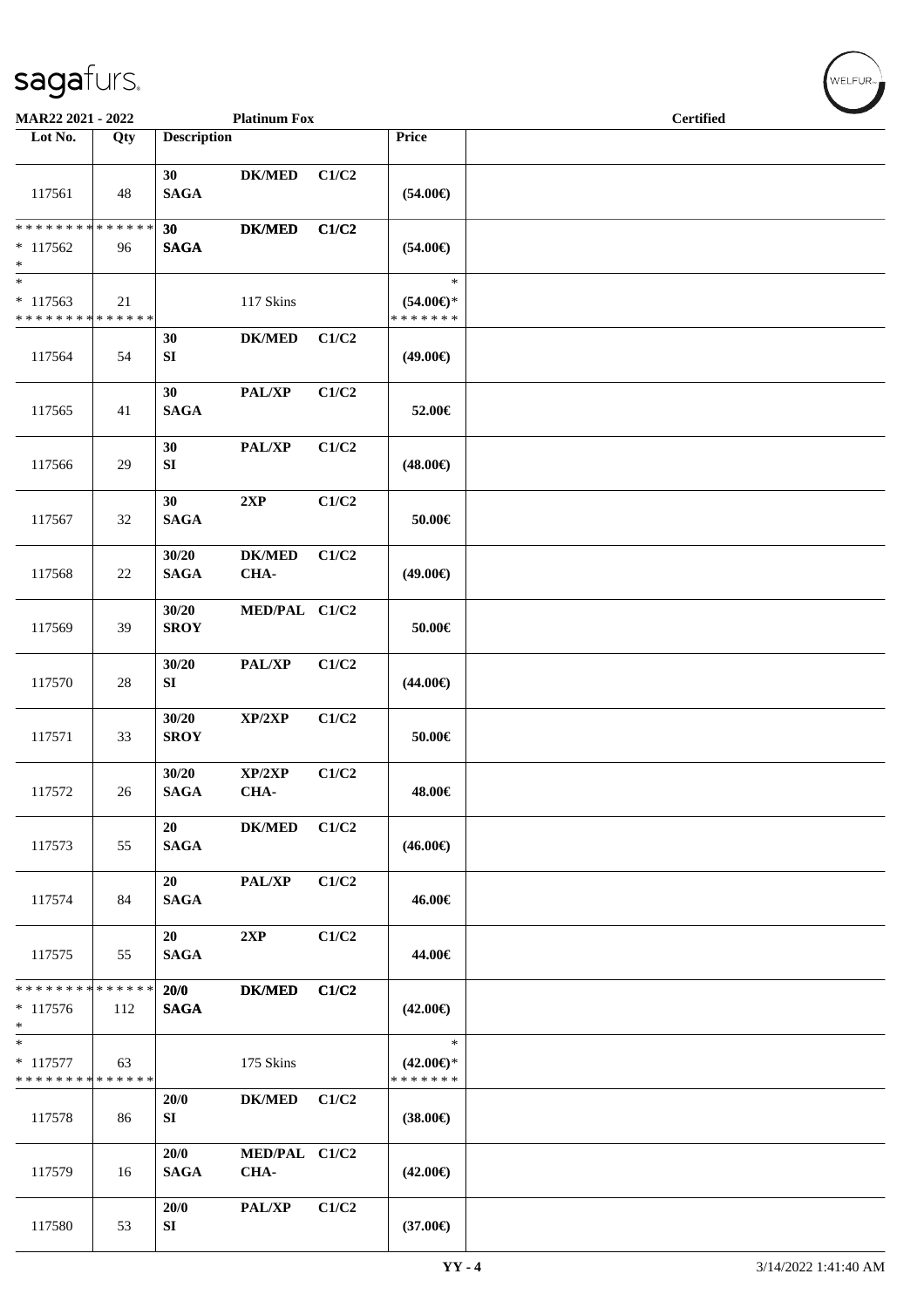| MAR22 2021 - 2022 |     |                              | <b>Platinum Fox</b>                   |                |                   | <b>Certified</b> |
|-------------------|-----|------------------------------|---------------------------------------|----------------|-------------------|------------------|
| Lot No.           | Qty | <b>Description</b>           |                                       |                | Price             |                  |
| 117581            | 30  | $\bf{0}$<br>$\mathbf{SAGA}$  | MED/PAL C1/C2                         |                | 30.00€            |                  |
| 117582            | 35  | $\bf{0}$<br><b>SAGA</b>      | XP/2XP                                | C1/C2          | 28.00€            |                  |
| 117583            | 9   | $\bf{0}$<br>${\bf S}{\bf I}$ | XP/2XP<br>CHA-                        | C1/C2          | $(25.00\epsilon)$ |                  |
| 117584            | 11  | $\bf{0}$<br>${\bf S}{\bf I}$ | $\mathbf{ALL}$                        | C1/C2          | $(18.00\epsilon)$ |                  |
|                   |     |                              | <b>Platinum Fox</b><br>Lowgrades      |                |                   | <b>Certified</b> |
| 117586            | 40  | 20/0<br>(S)                  | $\mathbf{ALL}$<br>CHIP2               | C1/C2          | $(16.00\epsilon)$ |                  |
|                   |     |                              | <b>Platinum Gold Fox</b>              |                |                   | <b>Certified</b> |
| 117588            | 41  | 30/20<br><b>SAGA</b>         | <b>Dark</b>                           | C2             | $(56.00\epsilon)$ |                  |
| 117589            | 44  | 30/20<br><b>SROY</b>         | MED/PAL C2                            |                | 64.00€            |                  |
| 117590            | 45  | 30/20<br><b>SAGA</b>         | MED/PAL C2                            |                | $(54.00\epsilon)$ |                  |
| 117591            | 10  | 30/20<br><b>SROY</b>         | <b>PALE</b><br>${\bf NEC}$            | C <sub>2</sub> | 58.00€            |                  |
| 117592            | 16  | $20/0$<br>$\mathbf{SAGA}$    | $\mathbf{ALL}$<br>CHA-                | C2             | $(40.00\epsilon)$ |                  |
| 117593            | 11  | 20/0<br>${\bf SI}$           | $\mathbf{ALL}$                        | C <sub>2</sub> | $(36.00\epsilon)$ |                  |
| 117594            | 19  | $\bf{0}$<br><b>SAGA</b>      | <b>Dark</b>                           | C2             | $(36.00\epsilon)$ |                  |
| 117595            | 29  | $\bf{0}$<br><b>SAGA</b>      | MED/PAL C2                            |                | 35.00€            |                  |
|                   |     |                              | <b>Platinum Gold Fox</b><br>Lowgrades |                |                   | <b>Certified</b> |
| 117597            | 24  | 30/20<br>(S)                 | $\mathbf{ALL}$<br>CHIP2               | C <sub>2</sub> | $(38.00\epsilon)$ |                  |
|                   |     |                              | <b>Platinum Cross Fox</b>             |                |                   | <b>Certified</b> |
| 117599            | 24  | 30/20<br><b>SAGA</b>         | $DK/MED$                              | C2/C3          | $50.00 \in$       |                  |
| 117600            | 20  | 30/20<br><b>SAGA</b>         | PAL/XP                                | C2/C3          | 49.00€            |                  |

 $w$ ELFUR<sub>m</sub>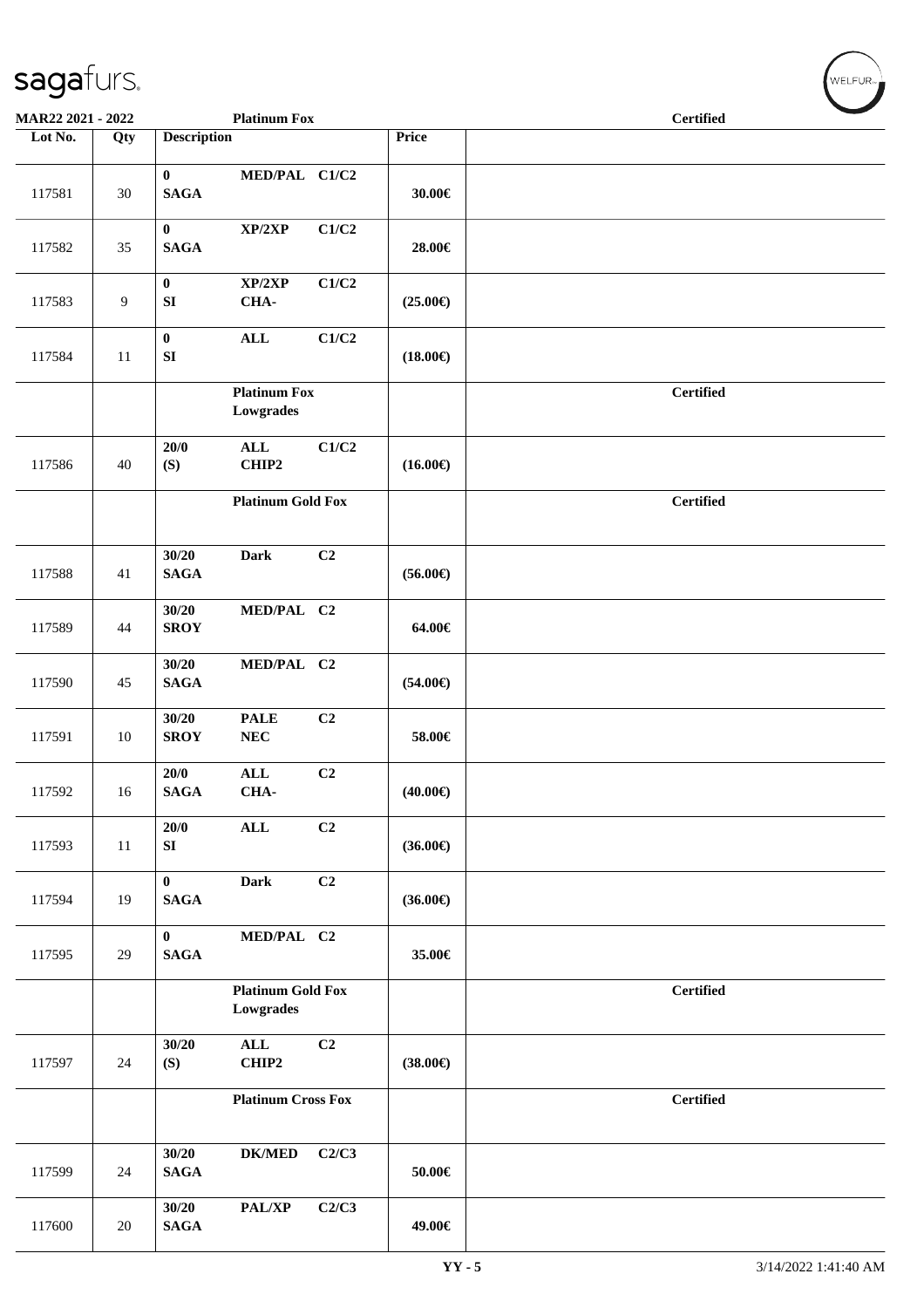| sayarurs.                |     |                     |                                        |       |                   | <b>VVELFUR<sub>T</sub></b> |
|--------------------------|-----|---------------------|----------------------------------------|-------|-------------------|----------------------------|
| <b>MAR22 2021 - 2022</b> |     |                     | <b>Platinum Cross Fox</b>              |       |                   | <b>Certified</b>           |
| Lot No.                  | Qty | <b>Description</b>  |                                        |       | Price             |                            |
| 117601                   | 14  | 20/0<br><b>SAGA</b> | XD/DK                                  | C1/C2 | $(40.00\epsilon)$ |                            |
| 117602                   | 19  | 20/0<br><b>SAGA</b> | 2XP                                    | C2/C3 | 40.00€            |                            |
|                          |     |                     | <b>Platinum Cross Fox</b><br>Lowgrades |       |                   | <b>Certified</b>           |
| 117604                   | 11  | 30/20<br>(S)        | ALL<br><b>CHIP2</b>                    | C2/C3 | $(34.00\epsilon)$ |                            |

 $\sqrt{2\pi r}$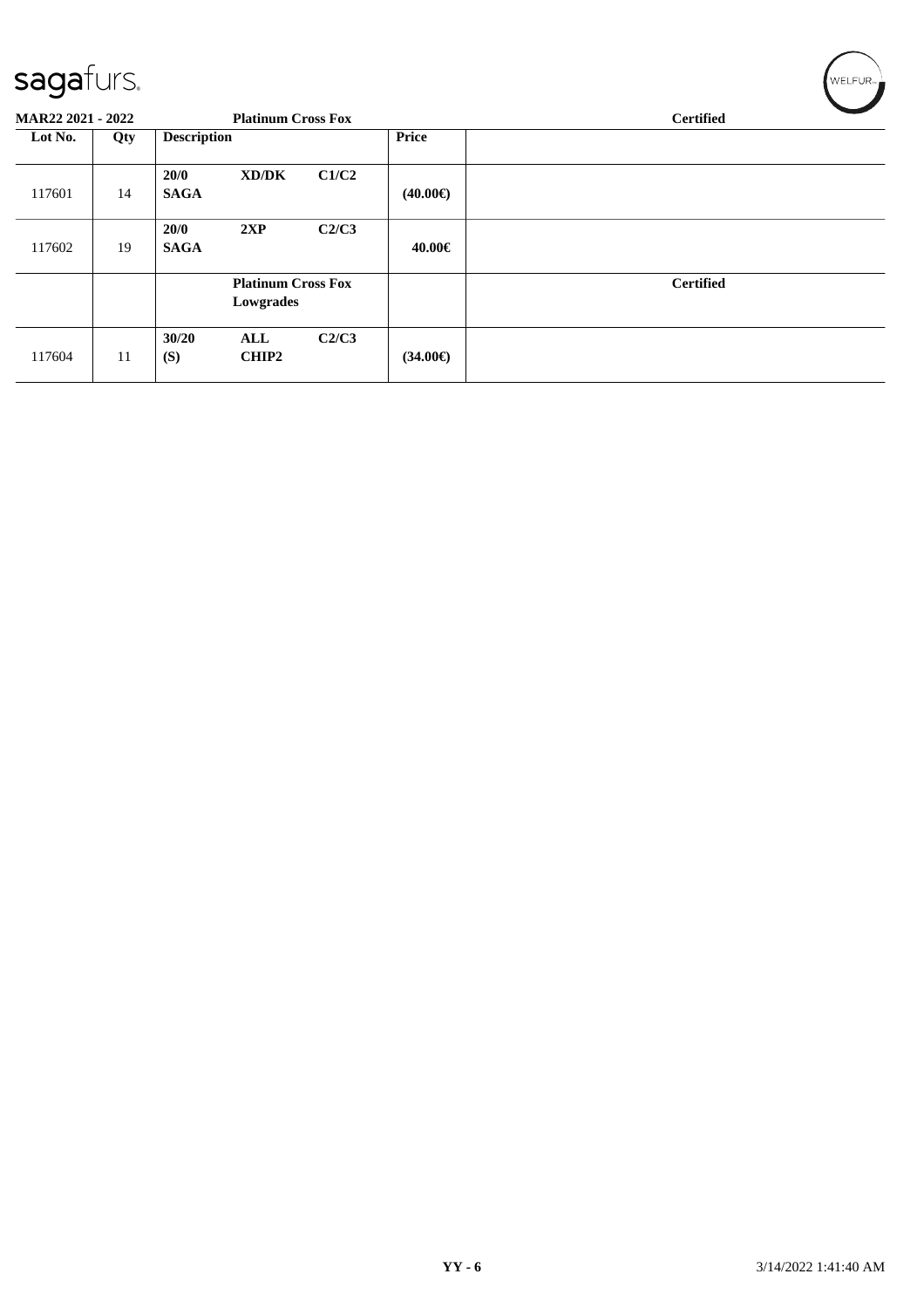| MAR22 2021 - 2022 |                  |                           | Sun Glo Fox                  |                           |                   | $\sim$<br><b>Certified</b> |
|-------------------|------------------|---------------------------|------------------------------|---------------------------|-------------------|----------------------------|
| Lot No.           | Qty              | <b>Description</b>        |                              |                           | Price             |                            |
| 117621            | $38\,$           | 30<br><b>SAGA</b>         | $DK/MED$                     | C1/C2                     | $(56.00\epsilon)$ |                            |
| 117622            | 35               | 30<br>$\mathbf{SAGA}$     | $\ensuremath{\mathsf{PALE}}$ | $\mathbf{C1}/\mathbf{C2}$ | 56.00€            |                            |
| 117623            | 53               | 30/20<br><b>SROY</b>      | ${\bf DK/MED}$               | C1/C2                     | $(56.00\epsilon)$ |                            |
| 117624            | $38\,$           | 30/20<br>SI               | $\mathbf{DK}/\mathbf{MED}$   | C1/C2                     | $(48.00\epsilon)$ |                            |
| 117625            | 66               | 30/20<br><b>SROY</b>      | PAL/XP                       | C1/C2                     | $(56.00\epsilon)$ |                            |
| 117626            | 29               | 30/20<br>${\bf S}{\bf I}$ | PAL/XP                       | C1/C2                     | $(48.00\epsilon)$ |                            |
| 117627            | 62               | 30/20<br><b>SAGA</b>      | $\bold{XP}$                  | C1/C2                     | 52.00€            |                            |
| 117628            | 37               | 30/20<br>$\mathbf{SAGA}$  | 2XP                          | C1/C2                     | $(52.00\epsilon)$ |                            |
| 117629            | $29\,$           | 20<br><b>SAGA</b>         | Dark                         | C1/C2                     | $(48.00\epsilon)$ |                            |
| 117630            | 56               | 20<br><b>SAGA</b>         | $\bf MED$                    | C1/C2                     | 48.00€            |                            |
| 117631            | 42               | 20<br>$\mathbf{SAGA}$     | <b>PALE</b>                  | C1/C2                     | 48.00€            |                            |
| 117632            | 55               | $\bf{0}$<br><b>SAGA</b>   | <b>DK/MED</b>                | C1/C2                     | $(38.00\epsilon)$ |                            |
| 117633            | 55               | $\bf{0}$<br><b>SAGA</b>   | PAL/XP                       | C1/C2                     | 38.00€            |                            |
|                   |                  |                           | Sun Glo Fox<br>Lowgrades     |                           |                   | <b>Certified</b>           |
| 117635            | 51               | 20/0<br>(S)               | $\mathbf{ALL}$<br>CHIP2      | C1/C2                     | 22.00€            |                            |
| 117636            | $\boldsymbol{9}$ | $20/0$<br>(SI)            | $\mathbf{ALL}$<br>CHIP4      | C1/C2                     | (0.00)            |                            |

WELFUR<sub><sup>N</sup></sub>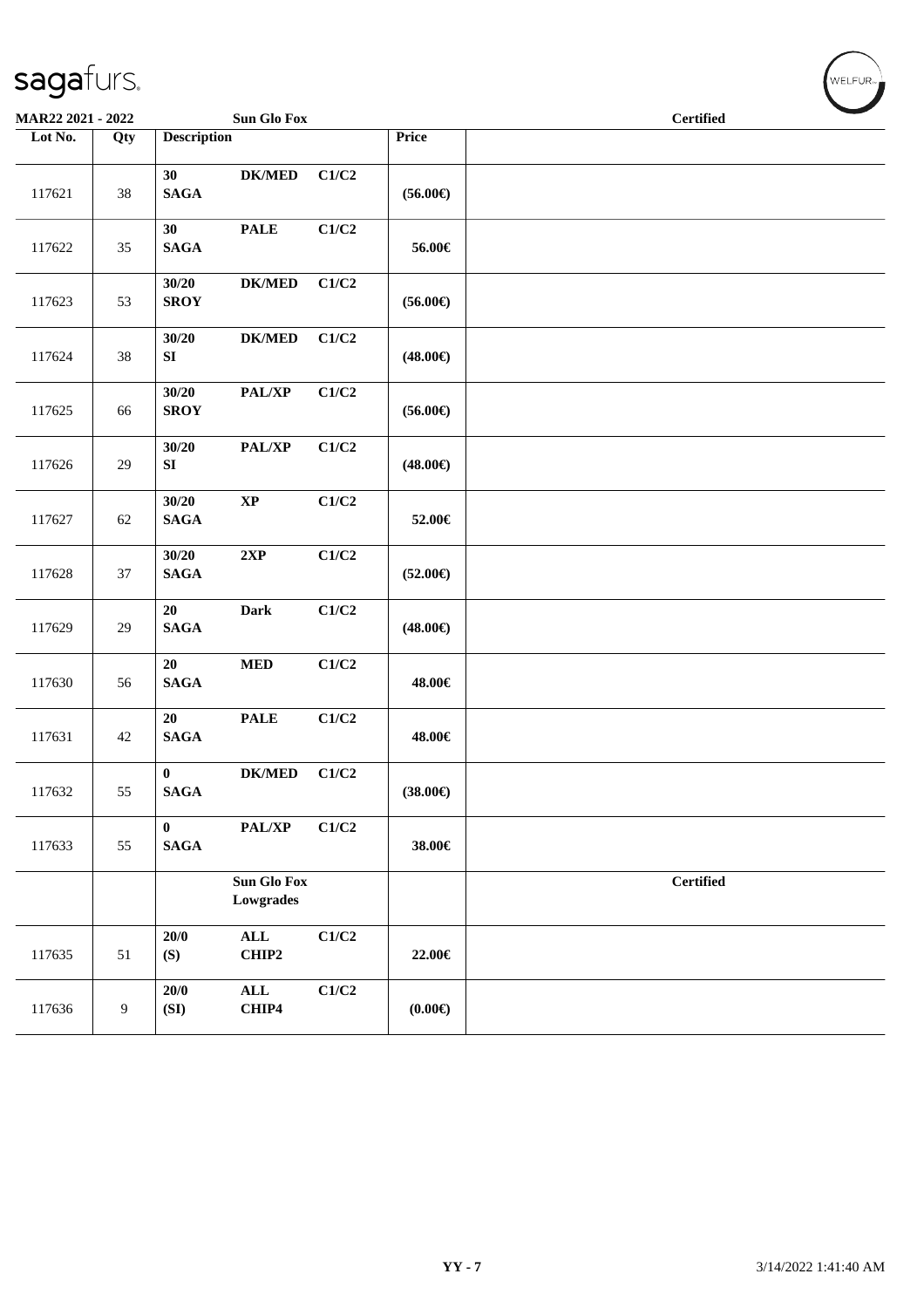| MAR22 2021 - 2022 |        |                         | <b>Amber Fox</b>              |       |                   | <b>Certified</b> |
|-------------------|--------|-------------------------|-------------------------------|-------|-------------------|------------------|
| Lot No.           | Qty    | <b>Description</b>      |                               |       | Price             |                  |
| 117701            | $30\,$ | 30<br><b>SAGA</b>       | <b>Dark</b>                   | C2/C3 | 56.00€            |                  |
| 117702            | 87     | 30/20<br><b>SAGA</b>    | MED/PAL C2/C3                 |       | $50.00\in$        |                  |
| 117703            | 97     | 20<br><b>SAGA</b>       | <b>Dark</b>                   | C2/C3 | 50.00€            |                  |
| 117704            | 55     | 20/0<br><b>SAGA</b>     | $\bold{XP}$                   | C2/C3 | 46.00€            |                  |
| 117705            | 27     | 20/0<br>SI              | $\mathbf{ALL}$                | C2/C3 | $(42.00\epsilon)$ |                  |
| 117706            | 83     | $\bf{0}$<br><b>SAGA</b> | <b>Dark</b>                   | C2/C3 | 42.00€            |                  |
| 117707            | 83     | $\bf{0}$<br><b>SAGA</b> | MED/PAL C2/C3                 |       | 44.00€            |                  |
| 117708            | 33     | $\bf{0}$<br>SI          | $\mathbf{ALL}$                | C3    | 36.00€            |                  |
|                   |        |                         | <b>Amber Fox</b><br>Lowgrades |       |                   | <b>Certified</b> |
| 117710            | 29     | 30/20<br>(S)            | $\mathbf{ALL}$<br>CHIP2       | C2/C3 | 36.00€            |                  |
| 117711            | 47     | $\bf{0}$<br>(S)         | $\mathbf{ALL}$<br>CHIP2       | C2/C3 | 22.00€            |                  |
| 117712            | 14     | 20/0<br>(SI)            | $\mathbf{ALL}$<br>CHIP4       | C2/C3 | $(14.00\epsilon)$ |                  |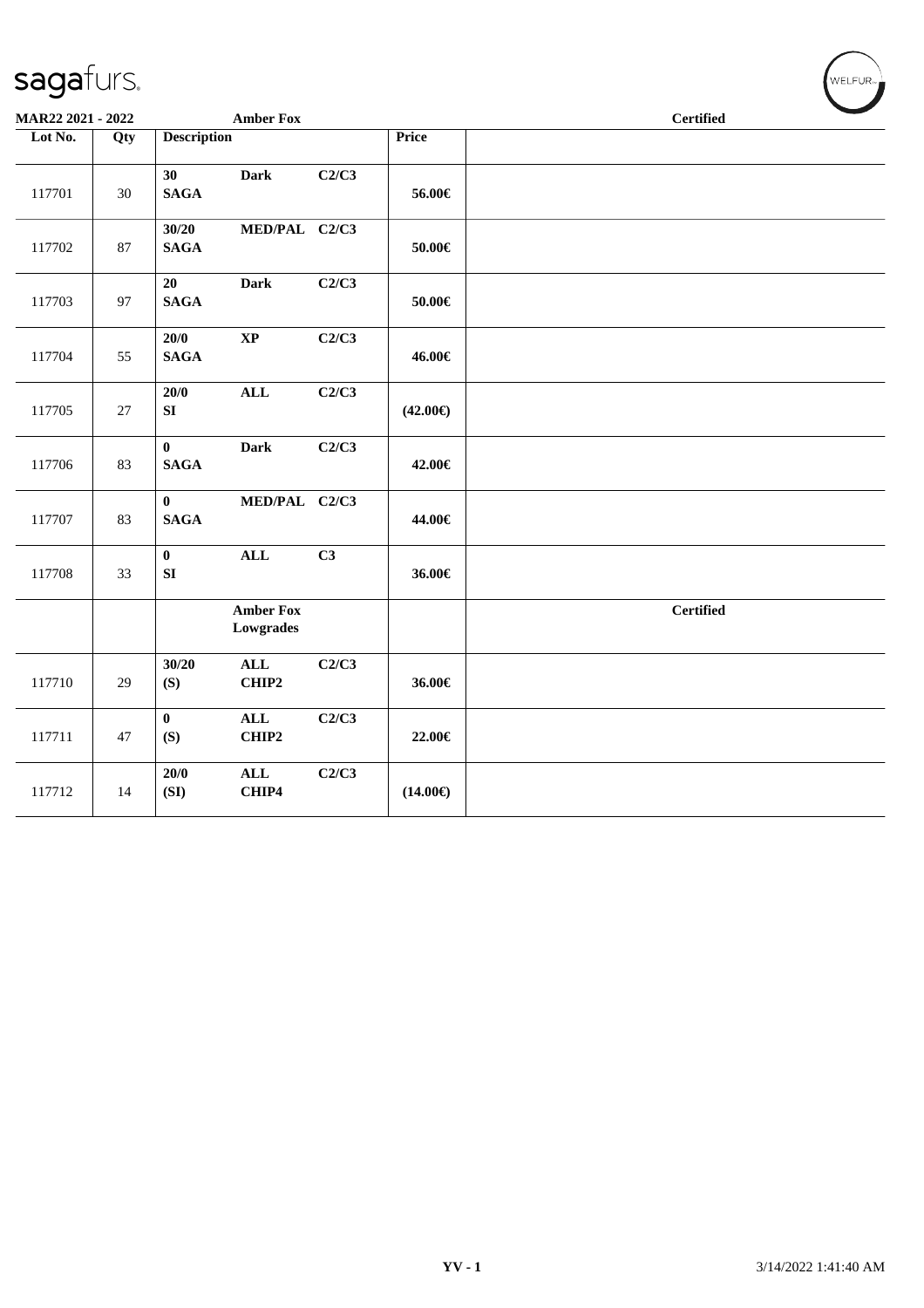| MAR22 2021 - 2022 |     |                             | <b>Pearl Fox</b>                   |                |                   | <b>Certified</b> |
|-------------------|-----|-----------------------------|------------------------------------|----------------|-------------------|------------------|
| Lot No.           | Qty | <b>Description</b>          |                                    |                | Price             |                  |
| 117721            | 39  | 30/20<br><b>SAGA</b>        | $DK/MED$                           | C1/C2          | $(42.00\epsilon)$ |                  |
| 117722            | 47  | 30/20<br>$\mathbf{SAGA}$    | PAL/XP                             | C1/C2          | $(42.00\epsilon)$ |                  |
| 117723            | 18  | 20<br>$\mathbf{SAGA}$       | <b>MED</b>                         | C <sub>2</sub> | $(38.00\epsilon)$ |                  |
| 117724            | 33  | 20<br>$\mathbf{SAGA}$       | PAL/XP                             | C2             | $(38.00\epsilon)$ |                  |
| 117725            | 15  | $20/0$<br>${\bf SI}$        | MED/PAL C1/C2                      |                | 28.00€            |                  |
| 117726            | 32  | 20/0<br>${\bf SI}$          | MED/PAL C2                         |                | 28.00€            |                  |
| 117727            | 19  | 20/0<br>${\bf SI}$          | PAL/XP                             | C2             | 28.00€            |                  |
| 117728            | 43  | $\bf{0}$<br><b>SAGA</b>     | MED/PAL C1/C2                      |                | 27.00€            |                  |
| 117729            | 25  | $\bf{0}$<br>$\mathbf{SAGA}$ | MED/PAL C2                         |                | 27.00€            |                  |
| 117730            | 55  | $\bf{0}$<br><b>SAGA</b>     | PAL/XP                             | C <sub>2</sub> | 27.00€            |                  |
|                   |     |                             | <b>Pearl Fox</b><br>Lowgrades      |                |                   | <b>Certified</b> |
| 117732            | 34  | 20/0<br>(SI)                | MED/PAL C1/C2<br>CHIP2             |                | 18.00€            |                  |
|                   |     |                             | <b>Pearl Gold Fox</b>              |                |                   | <b>Certified</b> |
| 117734            | 23  | 20/0<br><b>SAGA</b>         | PAL/XP                             | C2             | 28.00€            |                  |
|                   |     |                             | <b>Pearl Gold Fox</b><br>Lowgrades |                |                   | <b>Certified</b> |
| 117736            | 10  | 20/0<br>(SI)                | PAL/XP<br>CHIP2                    | C2             | $(16.00\epsilon)$ |                  |
|                   |     |                             | <b>Pearl Cross Fox</b>             |                |                   | <b>Certified</b> |
| 117738            | 10  | 20/0<br><b>SAGA</b>         | $\mathbf{ALL}$                     | C <sub>2</sub> | $(28.00\epsilon)$ |                  |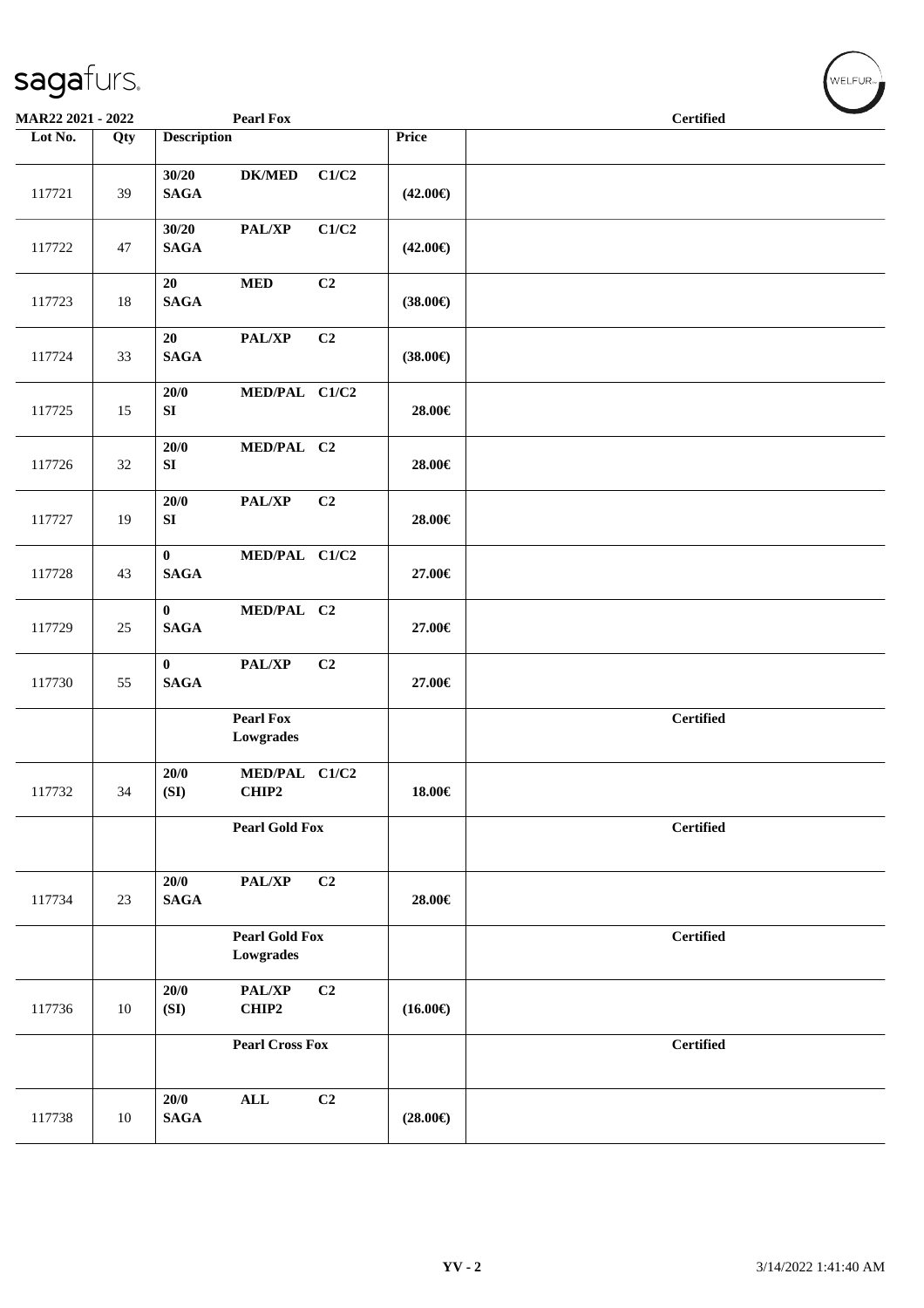| MAR22 2021 - 2022 |     | <b>Fawn Glow Fox</b>                         |                   | <b>Certified</b> |
|-------------------|-----|----------------------------------------------|-------------------|------------------|
| Lot No.           | Qty | <b>Description</b>                           | Price             |                  |
| 117741            | 30  | C1/C2<br>30/20<br><b>MED</b><br><b>SAGA</b>  | $(46.00\epsilon)$ |                  |
| 117742            | 24  | 30/20<br>C1/C2<br>$\bf MED$<br><b>SAGA</b>   | $(46.00\epsilon)$ |                  |
| 117743            | 28  | C1/C2<br>30/20<br><b>PALE</b><br><b>SAGA</b> | $(46.00\epsilon)$ |                  |
| 117744            | 20  | <b>PALE</b><br>C1/C2<br>30/20<br><b>SAGA</b> | $(46.00\epsilon)$ |                  |
| 117745            | 9   | 20/0<br>MED/PAL C1/C2<br>SI                  | $(32.00\epsilon)$ |                  |
| 117746            | 32  | 20/0<br>MED/PAL C1/C2<br>${\bf S}{\bf I}$    | $(32.00\epsilon)$ |                  |
| 117747            | 42  | C2<br><b>MED</b><br>$\bf{0}$<br><b>SAGA</b>  | 32.00€            |                  |
| 117748            | 43  | $\mathbf{0}$<br>MED/PAL C1/C2<br><b>SAGA</b> | $(32.00\epsilon)$ |                  |
| 117749            | 29  | MED/PAL C1/C2<br>$\bf{0}$<br><b>SAGA</b>     | 32.00€            |                  |
| 117750            | 60  | C2<br>$\bf{0}$<br><b>PALE</b><br><b>SAGA</b> | 32.00€            |                  |
|                   |     | <b>Fawn Glow Fox</b><br>Lowgrades            |                   | <b>Certified</b> |
| 117752            | 27  | 20/0<br>MED/PAL C1/C2<br>(S)<br>CHIP2        | 20.00€            |                  |

WELFUR<sub><sup>N</sup></sub>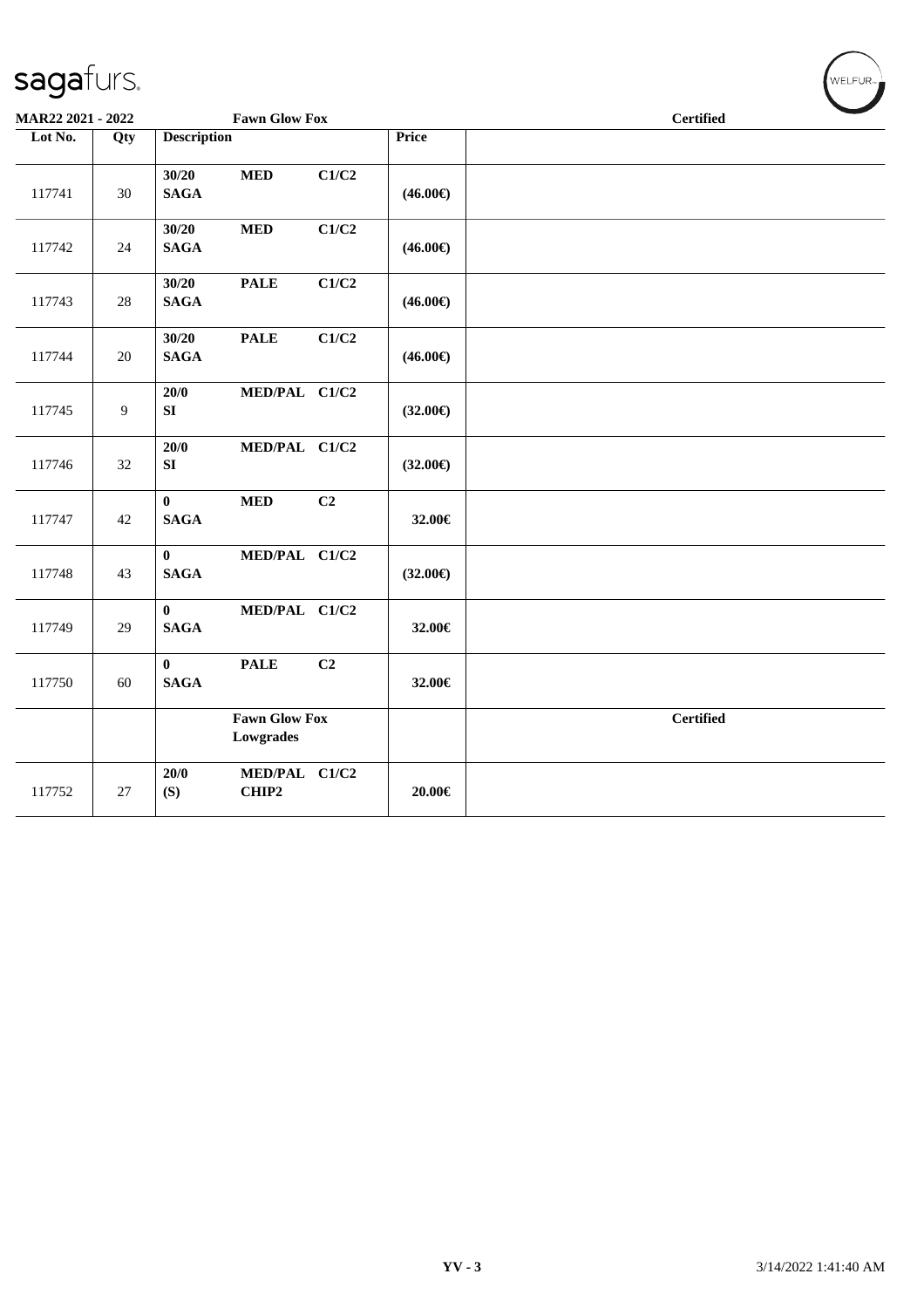| <b>MAR22 2021 - 2022</b> |        |                          | <b>Palomino Fox</b>              |       |                   | <b>Certified</b> |
|--------------------------|--------|--------------------------|----------------------------------|-------|-------------------|------------------|
| Lot No.                  | Qty    | <b>Description</b>       |                                  |       | Price             |                  |
| 117761                   | 31     | 30/20<br><b>SAGA</b>     | XP/2XP                           | C2/C3 | $(48.00\epsilon)$ |                  |
| 117762                   | 24     | $20\,$<br><b>SAGA</b>    | MED/PAL C1/C2                    |       | 42.00€            |                  |
| 117763                   | 33     | 20<br><b>SAGA</b>        | XP/2XP                           | C1/C2 | $(42.00\epsilon)$ |                  |
| 117764                   | $21\,$ | 20/0<br>${\bf S}{\bf I}$ | PAL/XP                           | C1/C2 | $(32.00\epsilon)$ |                  |
| 117765                   | 24     | 20/0<br>${\bf S}{\bf I}$ | <b>ALL</b>                       | C2/C3 | $(31.00\epsilon)$ |                  |
| 117766                   | 28     | $\bf{0}$<br><b>SAGA</b>  | MED/PAL C1/C2                    |       | (30.00)           |                  |
| 117767                   | 45     | $\bf{0}$<br><b>SAGA</b>  | PAL/XP                           | C2/C3 | (30.00)           |                  |
| 117768                   | 43     | $\bf{0}$<br><b>SAGA</b>  | XP/2XP                           | C1/C2 | (30.00)           |                  |
|                          |        |                          | <b>Palomino Fox</b><br>Lowgrades |       |                   | <b>Certified</b> |
| 117770                   | 23     | 20/0<br>(SI)             | MED/PAL C1/C2<br>CHIP2           |       | 18.00€            |                  |
|                          |        |                          | <b>Choco Silver Fox</b>          |       |                   | <b>Certified</b> |
| 117772                   | 19     | 30<br><b>SROY</b>        | MED/PAL C2/C3                    |       | $(56.00\epsilon)$ |                  |
| 117773                   | 19     | 30<br>$\mathbf{SAGA}$    | MED/PAL C2/C3                    |       | $(52.00\epsilon)$ |                  |
| 117774                   | 35     | 30<br><b>SROY</b>        | $\bold{XP}$                      | C2/C3 | $(56.00\epsilon)$ |                  |
| 117775                   | $27\,$ | $20\,$<br><b>SROY</b>    | MED/PAL C2/C3                    |       | $(56.00\epsilon)$ |                  |
| 117776                   | 44     | 20<br><b>SROY</b>        | $\bold{XP}$                      | C2/C3 | $(56.00\epsilon)$ |                  |
| 117777                   | 33     | 20/0<br>$\mathbf{SAGA}$  | MED/PAL C2                       |       | $(44.00\epsilon)$ |                  |
| 117778                   | $18\,$ | 20/0<br><b>SAGA</b>      | MED/PAL C3                       |       | $(44.00\epsilon)$ |                  |
| 117779                   | 46     | 20/0<br><b>SAGA</b>      | $\mathbf{ALL}$                   | C2/C3 | $(44.00\epsilon)$ |                  |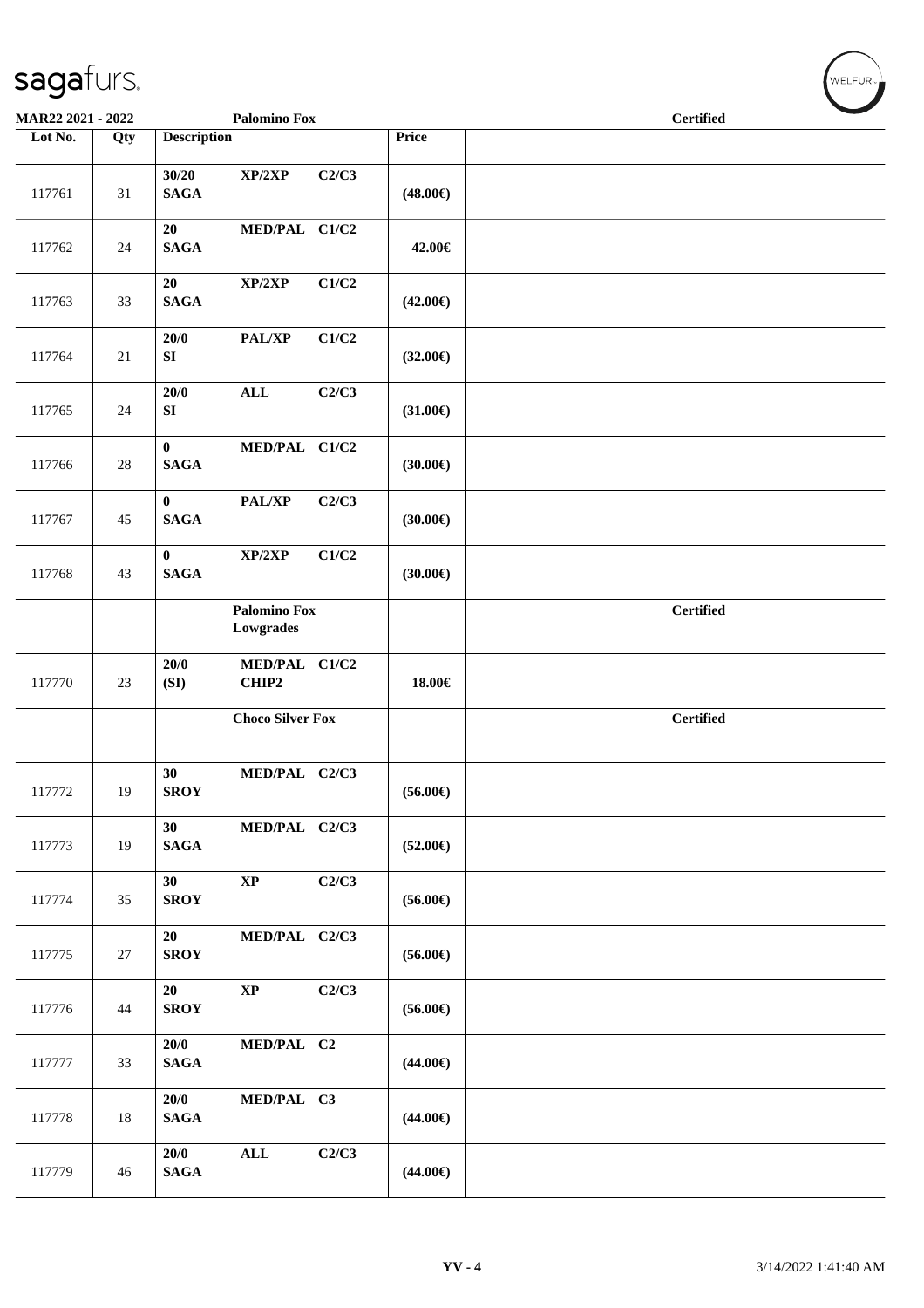| MAR22 2021 - 2022 |        |                         | <b>Burgundy Fox</b>               |       |                   | <b>Certified</b> |  |
|-------------------|--------|-------------------------|-----------------------------------|-------|-------------------|------------------|--|
| Lot No.           | Qty    | <b>Description</b>      |                                   |       | Price             |                  |  |
| 117781            | 19     | 30/20<br><b>SAGA</b>    | <b>Dark</b>                       | C2/C3 | $(48.00\epsilon)$ |                  |  |
| 117782            | 25     | 30/20<br><b>SAGA</b>    | MED/PAL C2/C3                     |       | 48.00€            |                  |  |
| 117783            | 24     | $\bf{0}$<br><b>SAGA</b> | <b>Dark</b>                       | C2/C3 | 34.00€            |                  |  |
| 117784            | 23     | $\bf{0}$<br><b>SAGA</b> | MED/PAL C2/C3                     |       | 34.00€            |                  |  |
| 117785            | $21\,$ | $\bf{0}$<br><b>SAGA</b> | ALL                               | C2/C3 | 34.00€            |                  |  |
|                   |        |                         | <b>Burgundy Fox</b><br>Lowgrades  |       |                   | <b>Certified</b> |  |
| 117787            | $18\,$ | 20/0<br>(S)             | MED/PAL C2/C3<br>CHIP2            |       | $21.00 \in$       |                  |  |
|                   |        |                         | <b>Fire Gold Fox</b>              |       |                   | <b>Certified</b> |  |
| 117789            | 24     | 20<br><b>SAGA</b>       | $\bold{XP}$                       | C2    | $(34.00\epsilon)$ |                  |  |
| 117790            | $30\,$ | 20/0<br><b>SAGA</b>     | MED/PAL C2                        |       | $(28.00\epsilon)$ |                  |  |
|                   |        |                         | <b>Fire Gold Fox</b><br>Lowgrades |       |                   | <b>Certified</b> |  |
| 117792            | 12     | 20/0<br>(S)             | $\mathbf{ALL}$<br>CHIP2           | C2    | $20.00 \in$       |                  |  |
|                   |        |                         | <b>Snow Glow Fox</b>              |       |                   | <b>Certified</b> |  |
| 117794            | 22     | 30/20<br><b>SAGA</b>    | 2XP                               | C1/C2 | $(46.00\epsilon)$ |                  |  |
| 117795            | 17     | $\bf{0}$<br><b>SAGA</b> | 2XP                               | C1/C2 | 28.00€            |                  |  |
|                   |        |                         | <b>Slate Glow Fox</b>             |       |                   | <b>Certified</b> |  |
| 117797            | 16     | 20/0<br>$\mathbf{SAGA}$ | $\mathbf{ALL}$                    | C1/C2 | 28.00€            |                  |  |